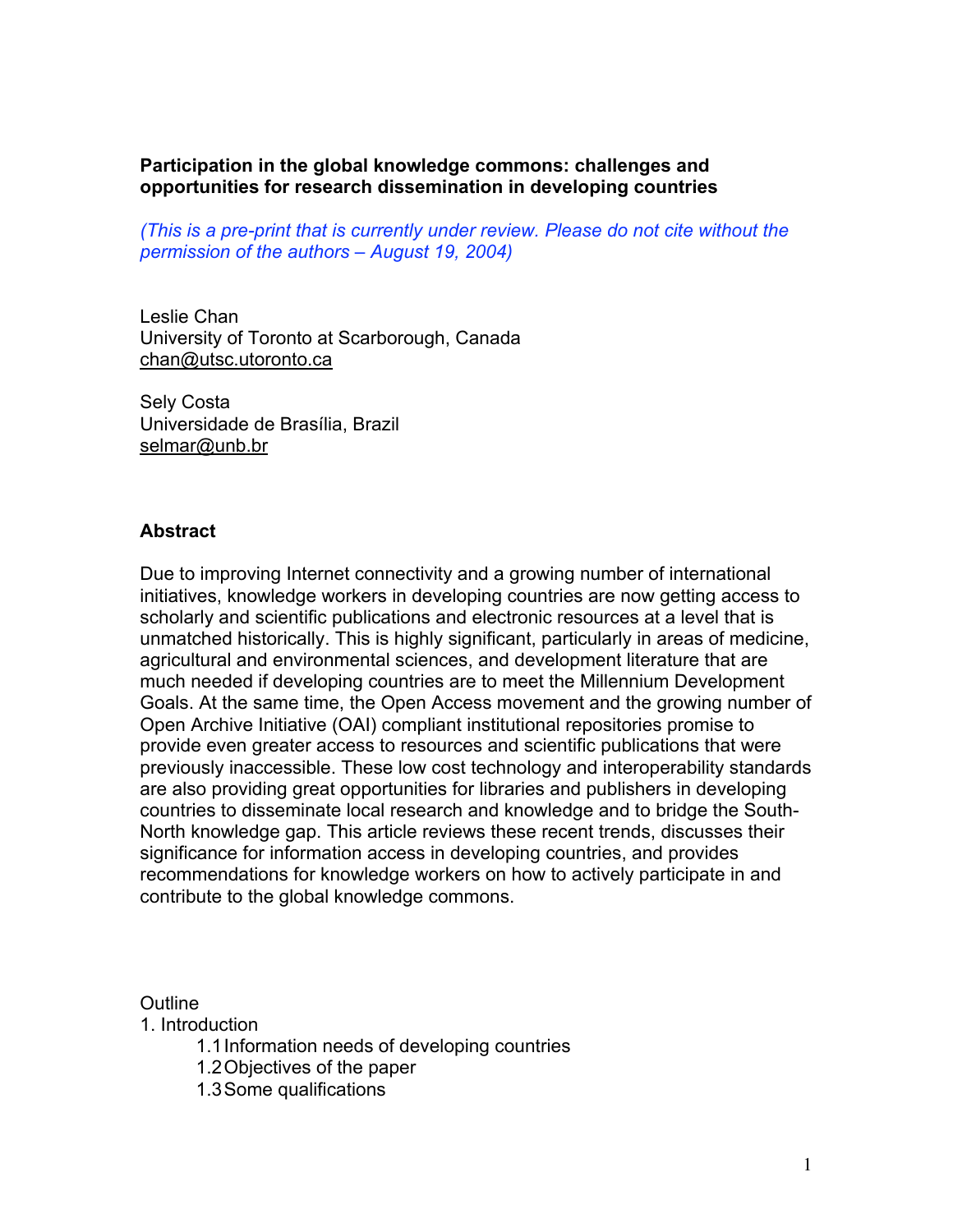- 1.3.1 Defining developing countries
- 1.3.2 Libraries
- 1.3.3 Scientific journals
- 2. Developing countries initiatives
	- 2.1 Survey of publishers initiatives
	- 2.1.1 HINARI
	- 2.1.2 AGORA
	- 2.1.3 eIFL.net
	- 2.1.4 PERI
	- 2.2 Problems with differential pricing initiatives
		- 2.2.1 Information relevance
		- 2.2.2 Commercial interests
	- 2.2.3 Co-ordination
	- 2.2.4 Long-term sustainability and capacity building
- 3. Open Access and benefits for developing countries
	- 3.1 Open Access Journals (OAJ)
		- 3.1.1 SciELO
		- 3.1.2 Bioline International
		- 3.1.3 Open Access journals from India
			- 3.1.4 Directory of open access journals
	- 3.2 Open Access Archiving (OAA)
		- 3.2.1 Benefits of OAA
			- 3.2.1.1 Institutional access to research output
			- 3.2.1.2 Improved citation and impact
			- 3.2.1.3 Open source software and low infrastructure cost
			- 3.2.1.4 Improved access to primary data
	- 3.3 Possible barriers to participation
		- 3.3.1 Copyrights concern
		- 3.3.2 Lack of institutional policy
	- 3.4 OAA initiatives in developing countries
- 4. Policy Recommendations
	- 4.1 Authors
	- 4.2 Journal publishers
	- 4.3 Aid and development agencies
	- 4.4 Library and Library consortia
	- 4.5 University administrators
	- 4.6 Government funding agencies
- 5. Conclusions

#### **1. Introduction**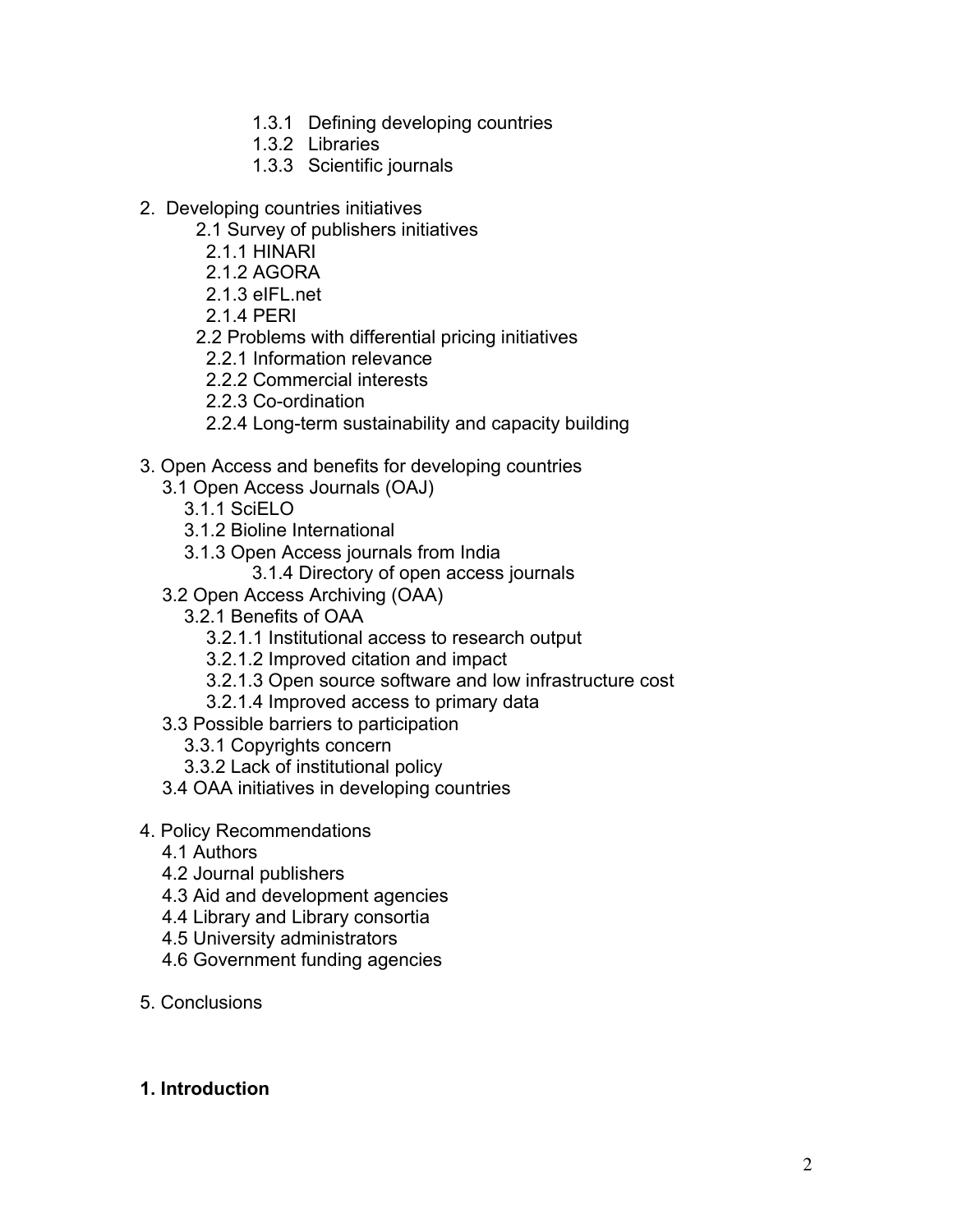### **1.1 Information needs of developing countries**

Developing nations today face many major problems, including widespread poverty, inadequate drinking water, high illiteracy rates, intense foreign debt, overpopulation, and a heavy disease burden. A common link underlying these problems is that science and technology could play a key role in their alleviation. At the same time, access to knowledge, primarily in agriculture, medicine, and technology, can help to create stronger social, economic, and technical infrastructures that are essential in the development process. Indeed it has long been recognized by international agencies such as the UNESCO (UNESCO 1982) (1982:157) that "assimilation of scientific and technological information is an essential precondition for progress in developing countries."

However, the research infrastructure and the capacity to absorb scientific and technical knowledge are also weak in developing countries, leading to low levels of scientific output and further under-development. New knowledge is largely created in richer countries, where spending on research and development are highest. In a recent study of the comparative performance of the world's major science producing countries, King (King 2004) found that researchers in eight countries – led by the United States, the United Kingdom, Germany and Japan – produce almost 85 percent of the world's most cited publications, while another 163 countries, mostly developing countries, account for less than 2.5 percent.

An example of this highly uneven output is that only 10 per cent of the global health research is undertaken in the developing world (Research 2003) and only 2 per cent of the 3000 journals indexed on Medline are from developing countries (Smith 2002). In addition, institutions and researchers in developing countries often have little or no access to the research literature published in the North due to the high cost of journal subscription and inadequate and expensive distribution mechanisms (Arunachalam 2000; Arunachalam 2003). According to a recent survey conducted by the World Health Organization (WHO), of the 75 countries with a GNP per capita per year of less than USD \$1000, 56% of institutions have had no subscriptions to journals over the last five years; of countries with a GNP between USD \$1 - 3000, 34% have had no subscriptions and a further 34% have an average of 2 subscriptions per year (Aronson 2003). Under these circumstances it is clear that progress in science and development in low-income countries will be made only with very great difficulty. As long as this asymmetry in research output and access to up-to-date information remains, research scientists in the developing world will remain isolated and their research will continue to have little impact.

### **1.2 Objectives of the paper**

The advent of Information and Communications Technologies (ICTs), and in particular the WWW, holds great promise for more equitable distribution of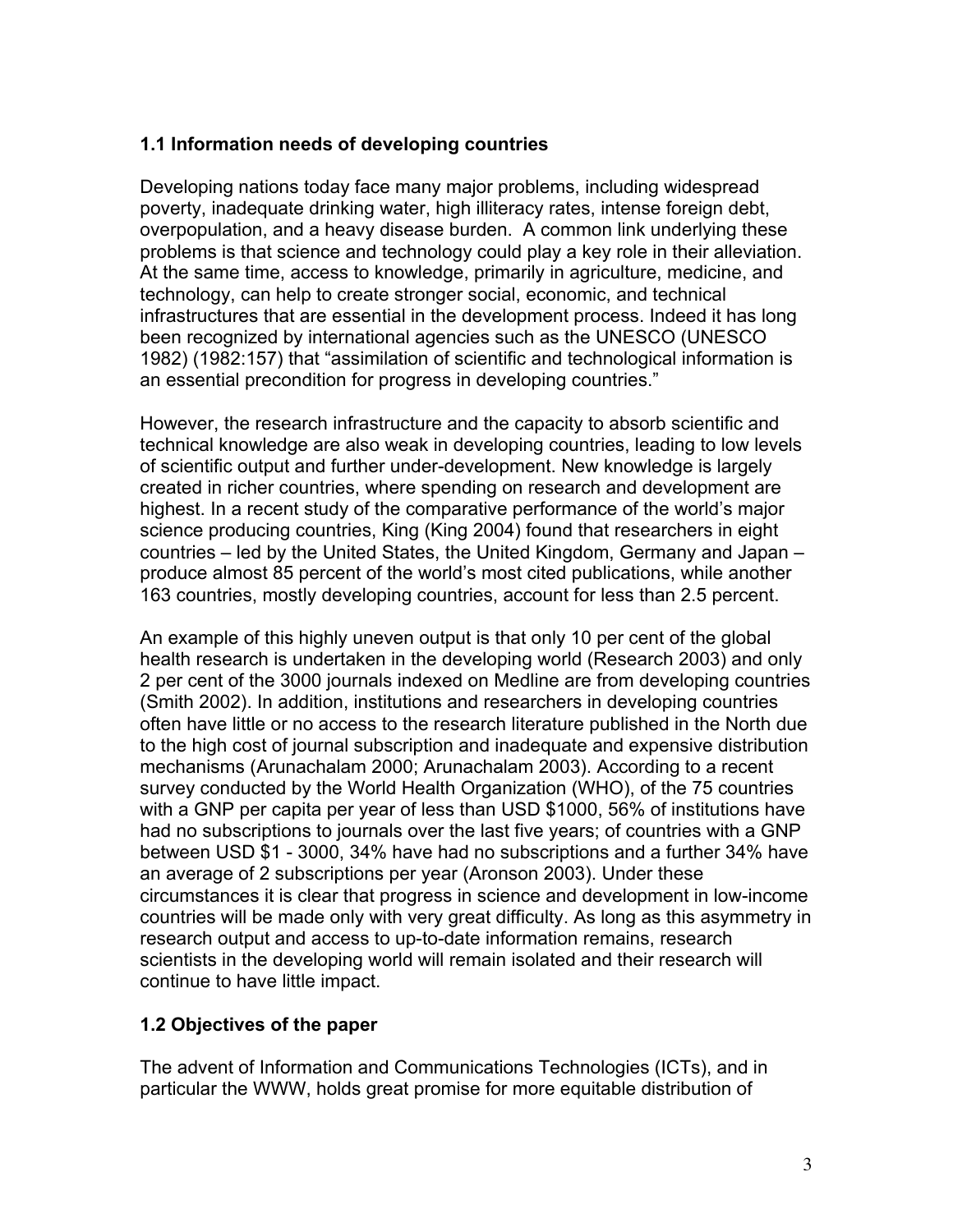scientific knowledge and the ideal of a global knowledge commons is no longer seen as an unattainable utopia (Global Knowledge Partnership 1997<sup>1</sup>). Important global initiatives such as the World Summit on the Information Society (WSIS) are looking to advances in ICT to bridge the knowledge divide and to achieve the Millennium Development Goals<sup>2</sup>. At the same time, the Declaration of the WSIS<sup>3</sup> calls for government, private business and non-government agencies to work together towards a more inclusive information society.

In recent years a chorus of initiatives has arisen in response to the growing recognition of the importance of improved access to knowledge in developing countries, as well as the growing importance of ICT in enabling this process. The purpose of this chapter is to (1) highlight recent initiatives that attempt to provide improved access to scientific knowledge for developing countries; (2) assess the key players and the possible outcomes of these initiatives; (3) discuss the importance of the open access movement for science in developing countries and (4) provide policy recommendations to government, research agencies, libraries and funding agencies regarding support for improved access to international research and the sharing and dissemination of locally generated scientific knowledge.

# **1.3 Some qualifications**

## **1.3.1 Defining Developing Countries**

Before reviewing the various information access initiatives and their impact, it is necessary to qualify some of the terminology and limit the scope of this review. The term developing country has always been difficult to define because of its inherent connotation that the industrialized state enjoyed by rich countries is what other countries are striving towards. The World Bank's definition of developing countries based on a country's Gross National Product (GNP) is also overly simplistic as it overlooks the highly heterogeneous socio-political, cultural and economic diversity within and between developing countries.

Because of the inherent problems with defining developing countries, the terms low-income countries and The South are also used in this paper as a short hand to refer to the poorer, less technologically advanced nations of the world, as opposed to The North, which includes the richer, industrialized states. These are also common terms used to describe the disparities in information and knowledge flow.

### **1.3.2 Libraries**

The key role of a library is to provide structured access to information. With the increasing reliance on ICT, libraries are playing a significant role in implementing and moderating a country's information society agenda. From public to community to school libraries, librarians are playing diverse roles in knowledge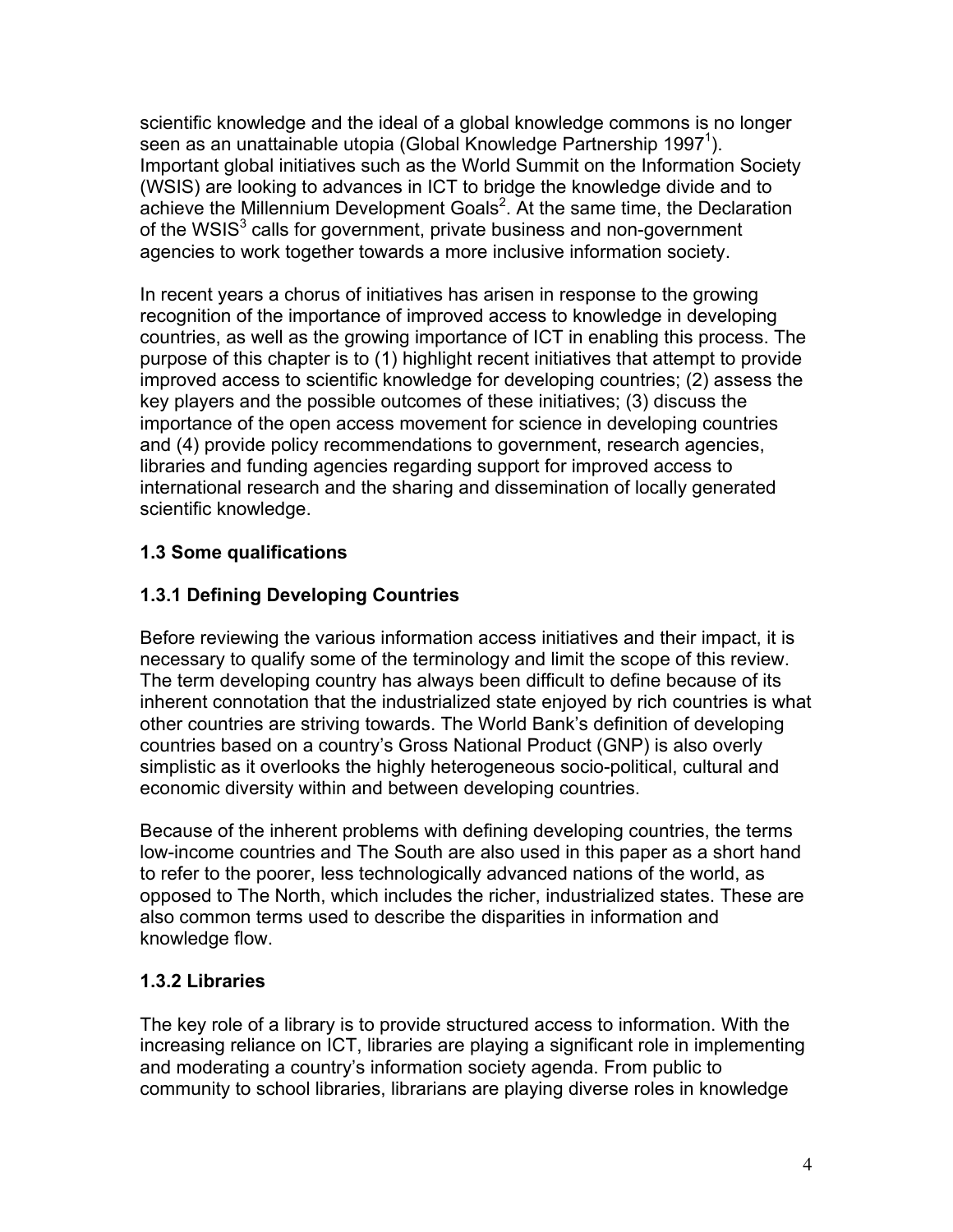organization, dissemination and access. This paper focuses on university and research libraries with the primary mission of supporting research and teaching in higher education.

# **1.3.3 Scientific journals**

The peer-reviewed scientific journal, despite the advance of electronic publishing and new modes of scholarly communication, remains the primary vehicle for the dissemination of scientific results. Journal articles also remain the primary means for measuring research output of individual scientist, institution or country (King 2004) . This paper focuses primary on access to and the production of journals as a potential measure of a country's participation in global science. The open access movement is also primarily concerned with freeing the peer-reviewed literature from toll access. Given the scope of this paper, other forms of "local" or "indigenous" knowledge that are often highly important for developing countries (Kaniki and Mphahlele 2002) will not be considered.

# **2. Developing countries initiatives**

# **2.1 Survey of initiatives**

Providing free or reduced-rate journal access to developing countries is not a new phenomenon and many journals, particularly those published by scholarly or scientific societies, have in the past offered discretionary discount to subscribers or libraries from developing countries. What is new with recent journals-todeveloping countries initiatives is the scale and the process by which journals in electronic format are being offered to developing countries. These new initiatives, some of which are discussed below, are largely based on models of consortial purchasing, national site licensing, and donors' subsidies and they often involve access to bundled journals rather than individual titles. The qualifying criteria also vary between initiatives so it is often difficult to know who qualifies for what and how access is gained.

# **2.1.1 HINARI**

One of the best known and certainly most publicized developing country initiatives is the Health InterNetwork Access to Research Initiative (HINARI, http://www.healthinternetwork.org/). The program provides free or highly discounted subscription access to major journals in biomedical and related social sciences to non-profit institutions in developing countries. Demand for health information in developing countries is the most intense given the grave consequences from inaccessible potential life saving knowledge.

HINARI is developed and coordinated by the World Health Organization (WHO), and it has been described by WHO Director-General Dr Gro Harlem Brundtland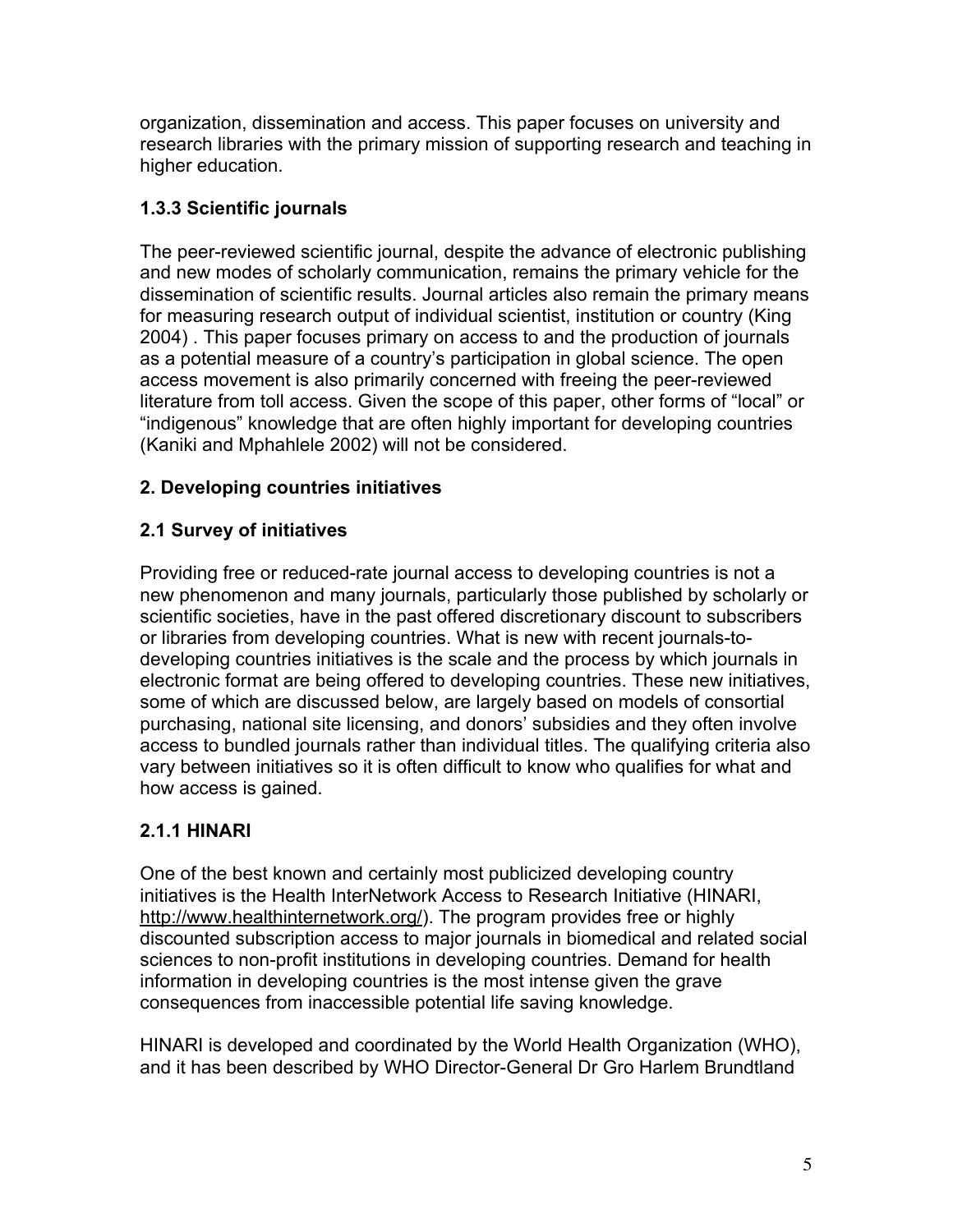as "perhaps the biggest step ever taken towards reducing the health information gap between rich and poor countries" (HINARI homepage).

First launched in January 2002, HINARI was comprised of 1,500 journal titles published by 6 major publishers: Blackwell, Elsevier Science, the Harcourt Worldwide STM Group, Wolters Kluwer International Health & Science, Springer Verlag and John Wiley. By May 2002, over 20 other publishers joined the program, bringing the total titles to over 2,000. The program is guaranteed through 2006.

Institutions in low-income countries with a GNP/capita of US \$1,000 or less are eligible for free access to HINARI. While countries with a GNP/capita of US\$1,000 to US\$3,000 pay an annual fee of \$1,000 per institution. Institutions that wish to participate in the program need to submit an application to HINARI. As of May 2004, 1100 institutions in 102 countries have registered with HINARI. Ethiopia, Nepal, Sudan, and Vietnam, which are all eligible for free access, have some of the highest number of registered institutions (Aronson 2003).

Targeted institutions are national universities, research institutions, professional schools (medicine, nursing, pharmacy, public health, dentistry), teaching hospitals, government offices and national medical libraries. All staff members and students are entitled to access to the journals<sup>4</sup>. Each registered institution is given a password to HINARI by WHO staff, and individuals belonging to the eligible institutions obtain the password from their librarian (or equivalent). Access is restricted to institutional libraries only.

The HINARI portal allows users to access and download full text articles from participating publishers, search PubMed database through the National Library of Medicine in the US, and search by subject.

It is too early to tell whether HINARI is having a real and significant impact on health care delivery and research in eligible countries. Formal evaluation of HINARI has not been conducted and one will start at the end of 2005 (Katikireddi 2004). However, access to relevant health information in a timely fashion is already reducing the sense of professional isolation felt by many researchers in developing countries (Aronson 2004). Early usage statistics indicate that at least document downloading has been steadily increasing (Aronson 2004). However, whether download statistics translate into health care improvement or higher research productivity remains to be seen.

While the primary goal of HINARI is to provide high quality publications in public health and to bridge the digital divide in health, an associated goal of the program is to improve connectivity and networking and to train professionals in the access and management of health information resources. Some participating institutions are using their HINARI eligibility to leverage funding for equipment and Internet access from their governments and from international donors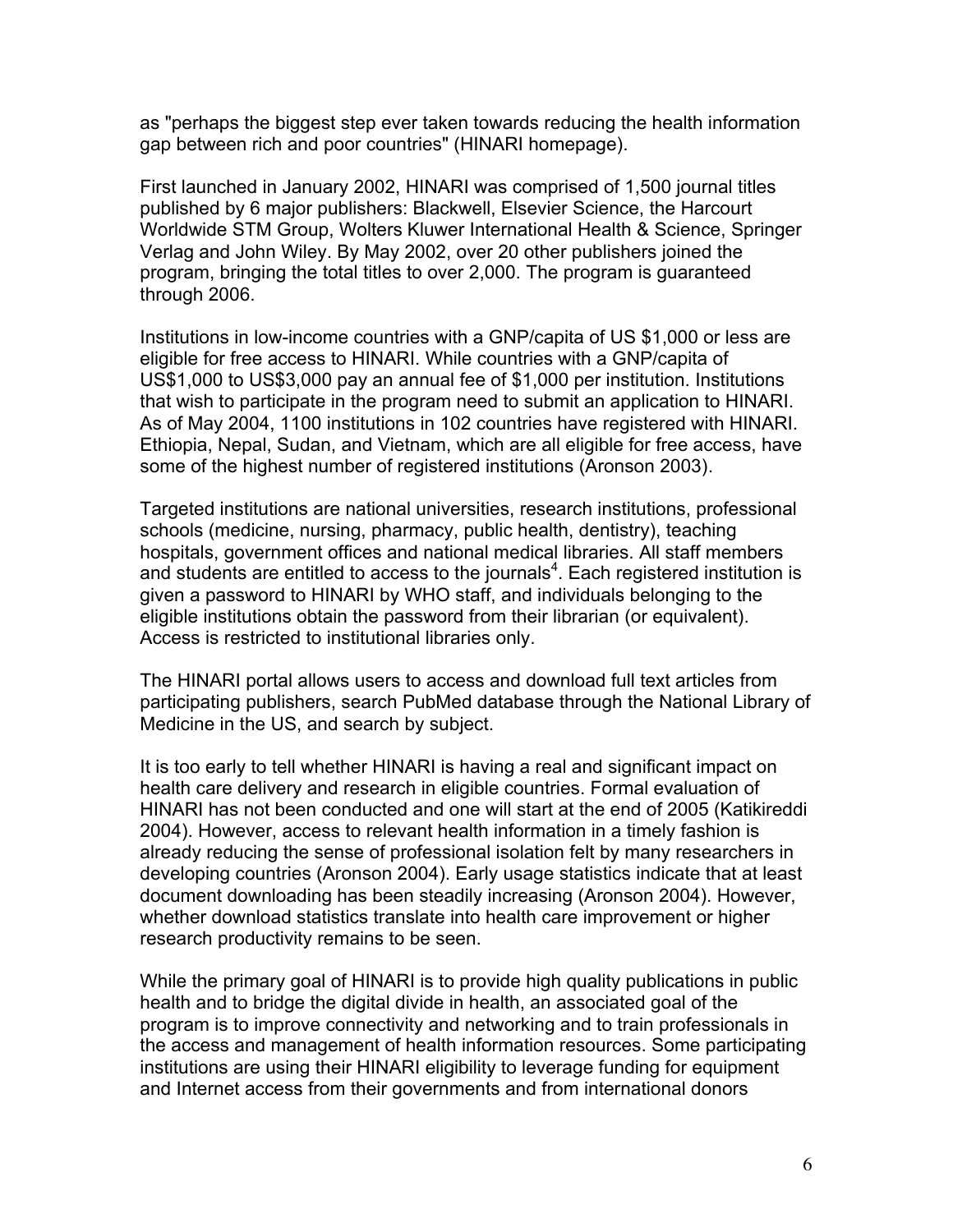(Aronson 2004). Improved access to ICT will also improve access to other electronic resources. Thus access to HINARI may stimulate local improvement in infrastructure and may also lead to digital library development in the longer term.

# **2.1.2 AGORA**

Global Online Research in Agriculture (AGORA, http://www.aginternetwork.org/), which is administered by the United Nations Food and Agriculture Organization, is a sister program to HINARI. The aim of AGORA is to improve food and nutritional security by providing free or low cost access to over 400 scientific journals in agriculture and related sciences to public institutions in developing countries.

AGORA is based on Cornell University's TEEAL (The Essential Electronic Agricultural Library) project, a collection of key agricultural journals distributed to developing countries on CD-ROM and made available to institutions without adequate Internet access. According to Anton Mangstl, Director of FAO's Library and Documentation Systems Division, "by bringing together bilateral agencies, UN agencies, private foundations and international scientific publishers, AGORA demonstrates that the public and private sectors can work together to build greater momentum towards building a world without hunger.<sup>5</sup>"

Launched in October 2003 and using the same eligibility criteria based on GNP, 200 institutions in 47 countries had registered for AGORA as of March 2004. AGORA operates on the same access and portal approach as HINARI, and "trains the trainer" on the use of electronic resources and digital library.

Again, due to the recent nature of the program and the long-term nature of possible impact, it is not clear at present how beneficial the program will become.

# **2.1.3 Electronic Information for Libraries.net (eIFL.net)**

Another large-scale project that provides multi-country access to commercially produced electronic journals and databases is the eIFL.net (http://www.eifl.net/), originally initiated by the Open Society Institute of the Soros Foundation. It is now an independent foundation with the mission "to lead, negotiate, support and advocate for the wide availability of electronic resources by library users in transition and developing countries". eIFL accomplishes this mission by "negotiating affordable subscriptions on a multi-country consortial basis, while supporting the enhancement of emerging national library consortia in member countries.<sup>6</sup>"

Unlike HINARI and AGORA with a subject focus, the content of eIFL includes social sciences, humanities, business and economics as well as science and technology. The original targets of eIFL users were post socialist countries of Central and Eastern Europe, the former Soviet Union, and member countries of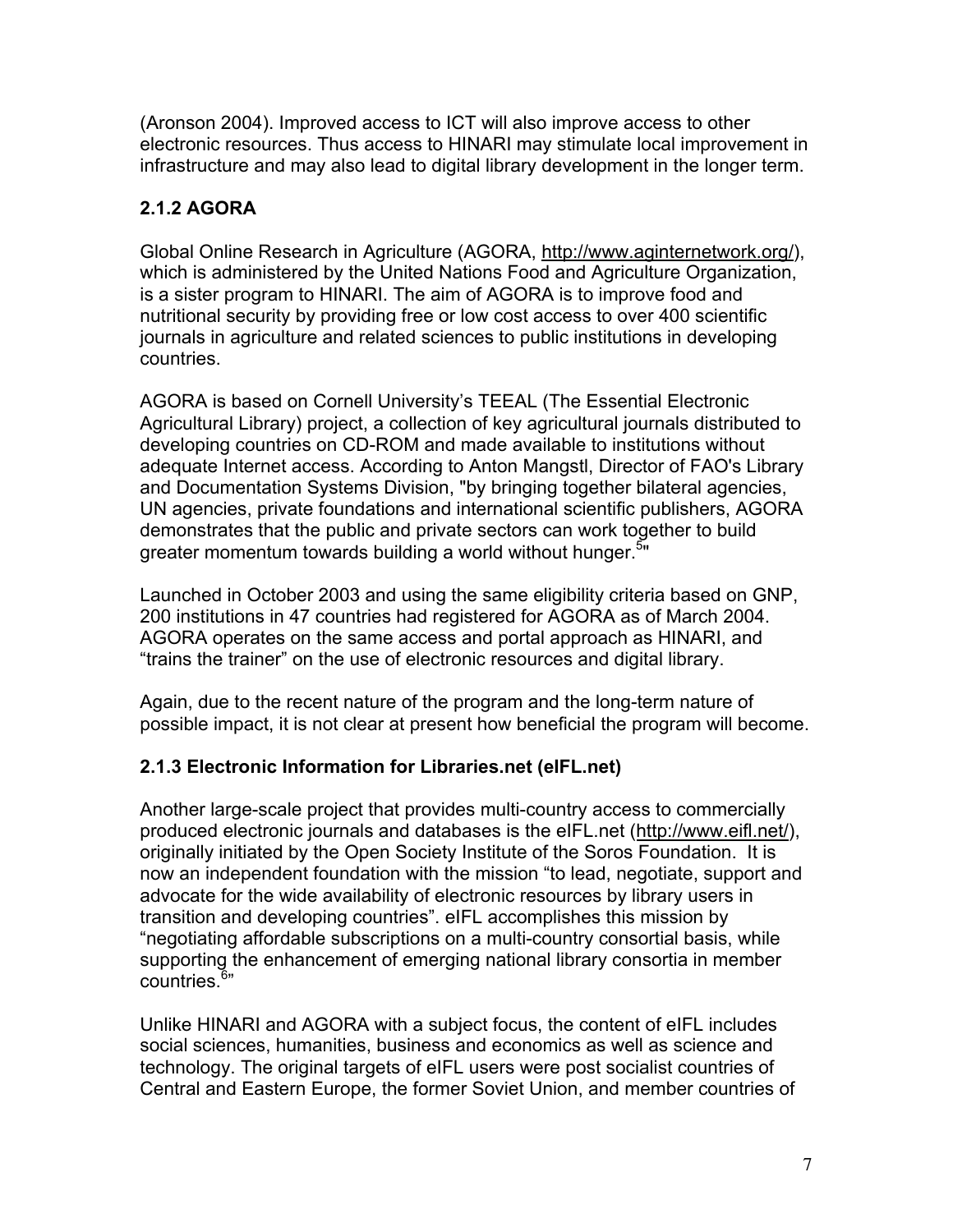the Soros network. The initial focus on humanities and social sciences publications was based on the principle that knowledge from these fields are essential for the development of open and democratic societies. Since 2002 membership has been expanded to include developing countries that fit the eIFL profile<sup>7</sup>, primarily countries with the right organizations that could provide the leadership in the development of local library consortia.

So eIFL is a program not only concerned with information access but with building local library capacity to manage increasingly complex demand of digital library as well as the development of skills in licensing negotiation with publishers.

As with HINARI and AGORA, evidence on the impact of improved and increased access to journal publications is not yet clear, again due to the recent nature of the program and the highly varied capacity of participating libraries.

#### **2.1.4 Programme for the Enhancement of Research Information (PERI)**

The most comprehensive initiative of access to worldwide research is the Programme for the Enhancement of Research Information (PERI, http://www.inasp.info/peri/), coordinated by the International Network for the Availability of Scientific Publications (INASP). The main objective of PERI is to "support capacity building in the research sector in developing and transitional countries by strengthening the production, access and dissemination of information and knowledge" (PERI homepage).

PERI is a multi-dimensional approach to information access which includes several related objectives $^8$  :

1. facilitate the acquisition of international information and knowledge 2. improve access to research through the promotion of national and regional journals

3. provide awareness or training in the use, evaluation and management of electronic information and communication technologies (ICTs)

4. enhance skills in the preparation, production and management of journals.

Like eIFL.net, PERI also acts as a negotiator with commercial publishers and information aggregators on behalf of developing countries by securing deeply discounted prices for access to online journals and databases. In addition to playing a key role in reducing cost barriers, INASP has also been instrumental in designing programs that assist local journals with improving their editorial and scientific quality.

#### **2.2 Problems with differential pricing initiatives**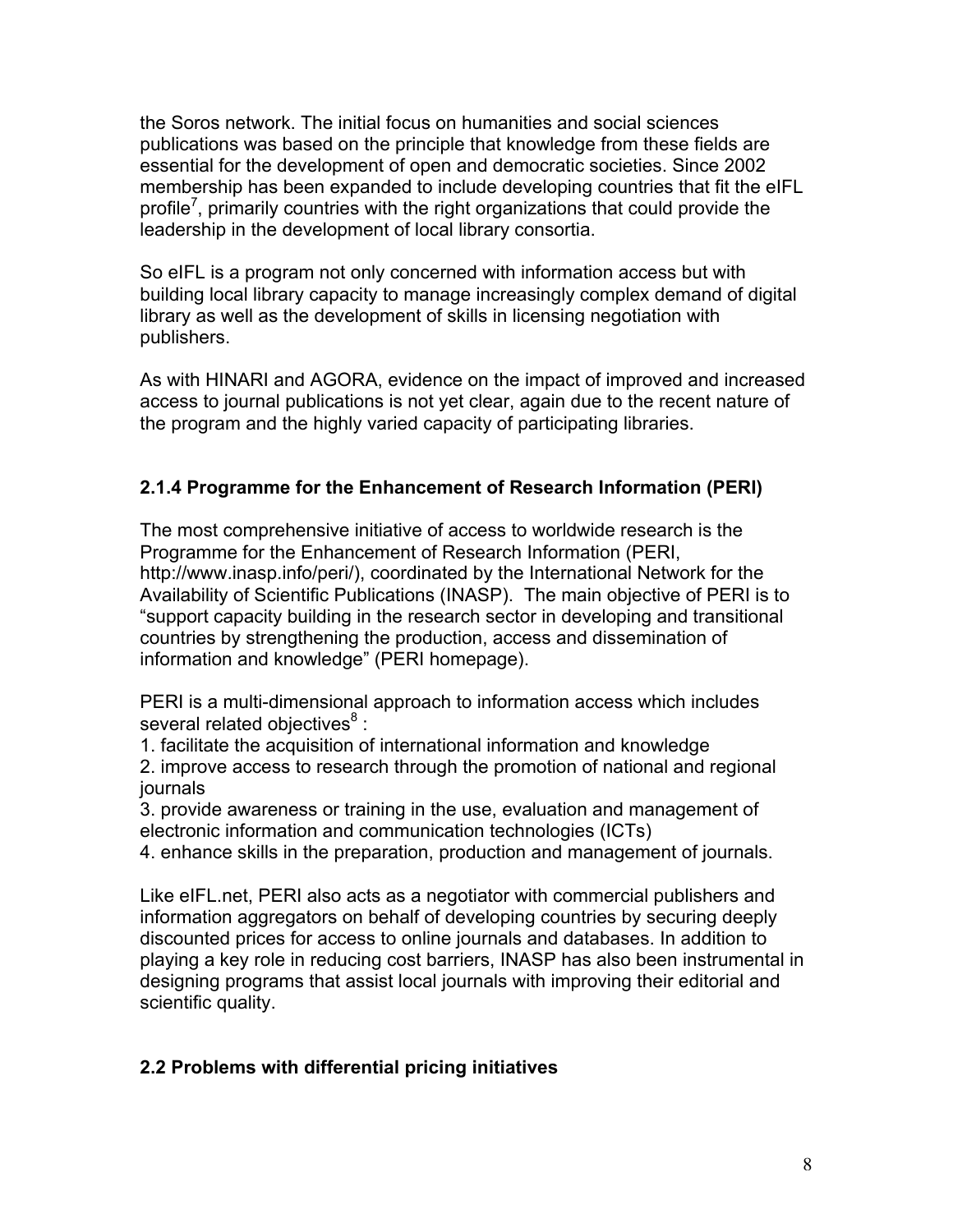While the various initiatives outlined above are important and welcome steps towards improving access to research in developing countries, there are problems associated with these programs that warrant attention which are discussed below.

### **2.2.1 Information relevance**

One of the main problems with research access initiatives like HINARI is the implicit assumption that research findings from the rich countries could be directly transferred to the poor countries, an assumption that has been seriously questioned in the past (Lor and Britz 2004). Is it useful for doctors in Nigeria to read about the latest high-tech treatments for infertility published in a western journal when it is not economically feasible to implement these procedures in cash-strapped public hospital in Nigeria (Okonofua 2003)?

In a recent paper on health information access, Godlee et al (Godlee, Pakenham-Walsh et al. 2004) (2004:2) lamented that "despite growing understanding of the need for exchange of knowledge between countries and within regions, there is a continuing tendency to push information out to people rather than strengthening and responding to the pull of their information needs."

Often what researchers or health workers in developing countries need is information generated in their own country or other developing countries with a similar socio-economic context and with similar problems that need to be solved (Kale 1994; Smith 2002). Further, locally generated research, such as that in traditional medicine and medicinal plants, may be highly relevant to treatment of diseases for local populations (Bosman and Marais 1998).

It is not clear, however, what percentage of the information in the publishers packages are in fact relevant to the needs of developing countries. Nor is it clear whether journals published in developing countries are included in the packaged databases. So the large databases being offered in some cases are not as comprehensive as they seem. An evaluation of what journals are consulted and how frequently eligible users consult them would be helpful in this regard.

While North-to-South flow of research is valuable to the South in terms of up-todate scientific development, South-to-South flow of knowledge is equally important. As Lor and Britz (2004:17) also noted, " …the limited contribution that the 'South-generated information makes to the global knowledge society … not only inhibit creativity but also hampers sustainable development." Unless efforts are made to include locally published journals into the international database, researchers in both the developed and the developing worlds will not get a true global picture of the phenomenon they study and researchers in the South will continue to be dependent on a North-biased approach to solving problems. Thus stronger efforts need to be made towards balancing the contents in the databases. The Publishing Initiatives program by INASP in strengthening local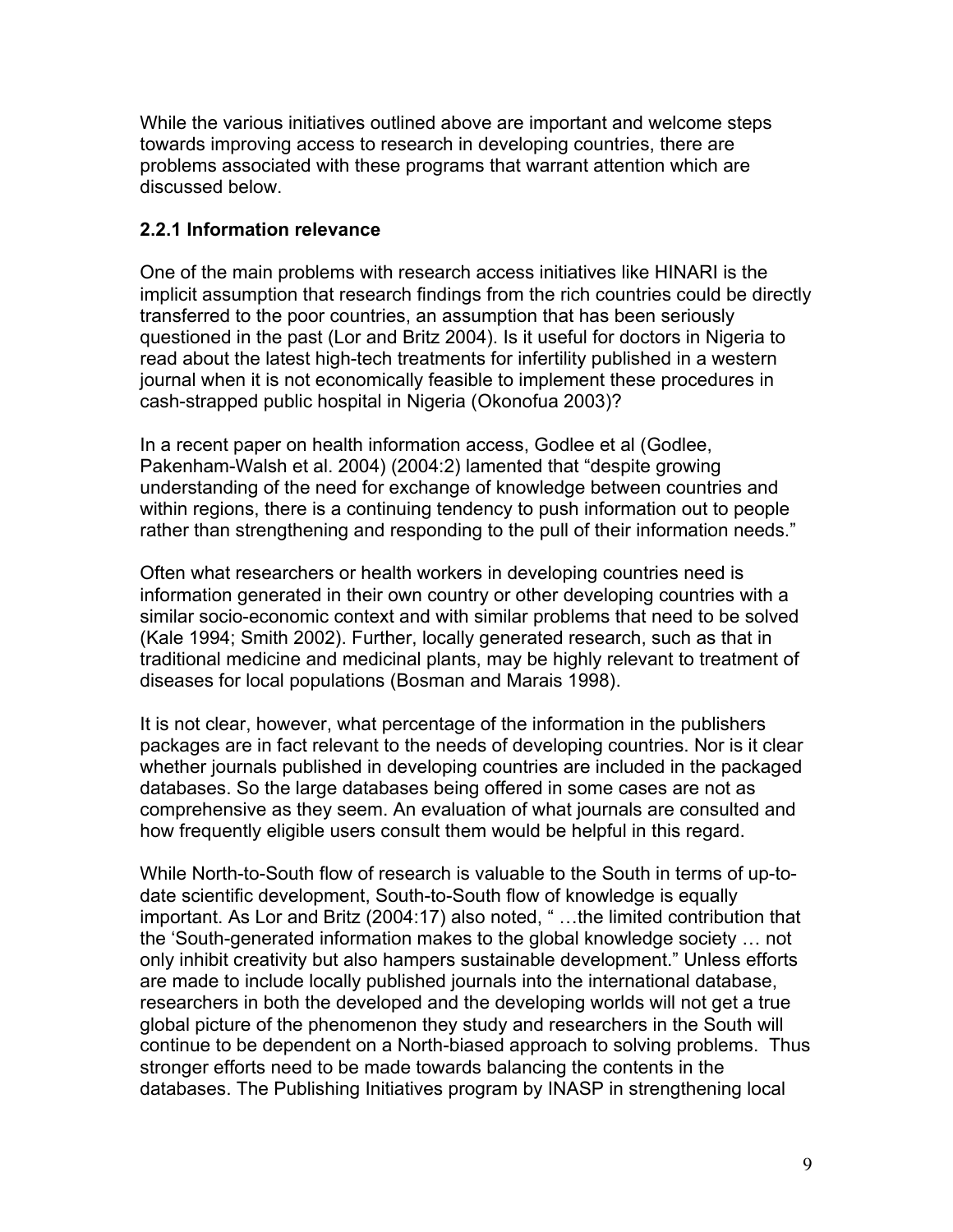journal publishing and in particular the African Journal Online project are steps towards increasing the visibility and international presence of indigenous journals (Smart 2004). This issue will be further discussed below.

### **2.2.2 Commercial interests**

Related to the issue of relevant content is the marketing strategies employed by some large commercial publishers. As pointed out by Frazier (Frazier 2001), the bundling of a large number of titles into a single package, commonly known as the "big deal", give "the largest commercial publishers extraordinary power to control terms and conditions of the information market." So while the cost of production and distribution of electronic resources continues to decline, the cost of subscription continues to increase. And while library consortia are able to negotiate better prices than individual libraries, access costs to the one price and one size fits all bundles remain exceedingly high (Scigliano 2002).

In addition to a high price tag, the big deals often come with highly restrictive licensing terms, thus limiting libraries from resource sharing, collection development and long term archiving (Lougee 1995; Lougee 2002). These problems are causing a great deal of concern in research libraries in the North. And while the impact of these problems on developing countries' libraries is not yet clear, it is likely that the effect will be even more severe.

Another important consequence of the "big deal" is that much of the library's acquisition budget is tied up by these purchases, leaving little room for the library to subscribe to titles from small publishers, usually represented by university presses and scholarly society publishers. These publishers are most in need of research library support in terms of subscription revenue and their exclusion from library collections is leading to the loss of diversity in titles and publishing outlets available to authors (Landesman and van Reenen 2000).

In developing countries, attention to the large bundles from large multinational commercial publishers also overshadows local publishers or new publishing initiatives that are in need of support. So small and non-commercial publishers, which are responsible for the majority of journals published in developing countries (Rosenberg 1997; Rosenberg 2002), are further marginalized and excluded from international as well as local readership (Cetto 2000).

While libraries are given little flexibility in journal title selection in the bundled deals, publishers are at liberty to manipulate the bundles to suite their marketing needs. As Katikireddi (2004:1192) pointed out, "some valuable journals of specific relevance to the developing world (tropical medicine journals, for example) may not be available through HINARI as this may compromise publishers' commercial viability. Also, in a few countries, publishers withhold some journals because the sales of these journals are significant in these countries."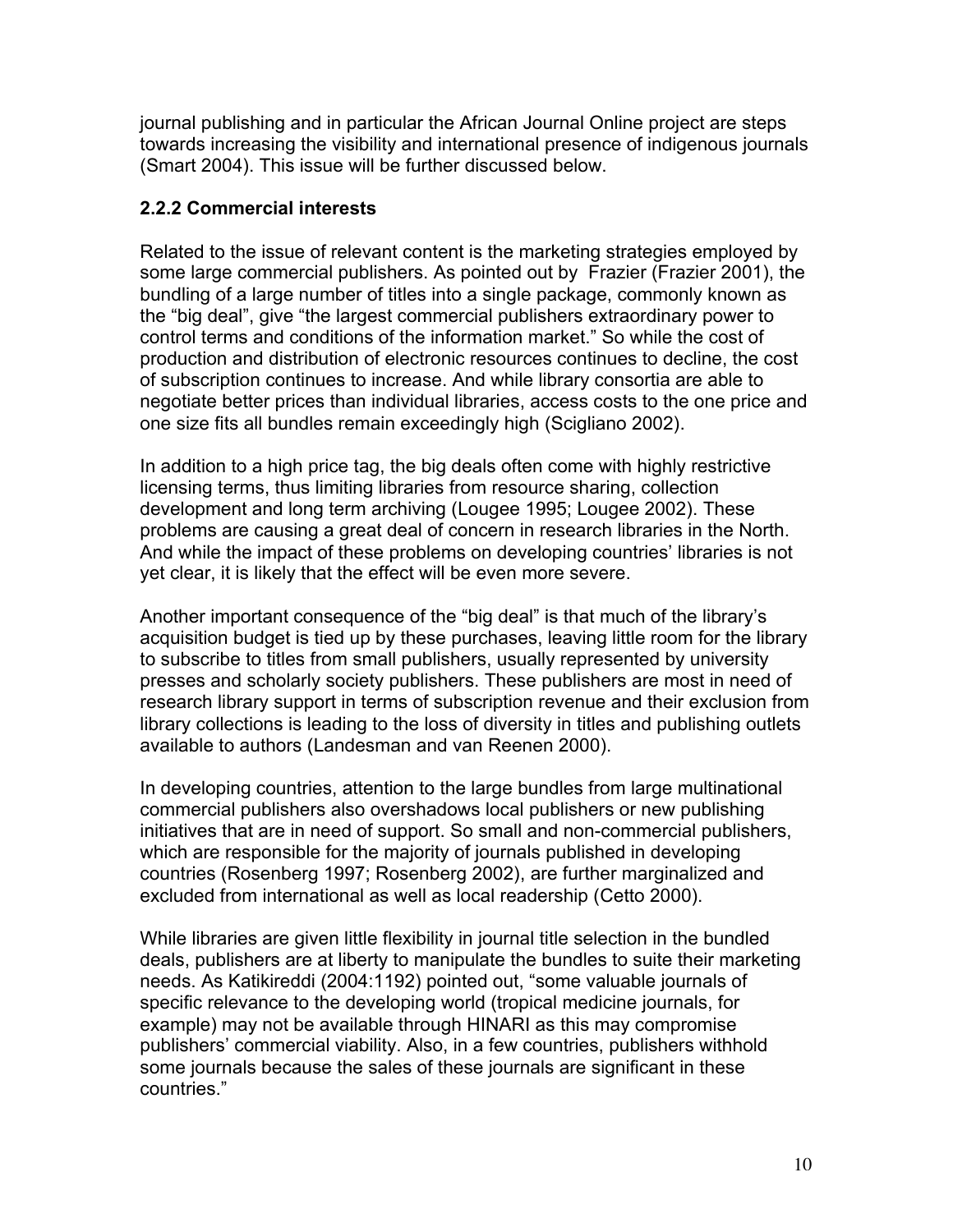Indeed, this is the case for India, which is excluded from HINARI and AGORA even though India's per capita GDP is less than half of US \$1,000, the threshold accepted by the publishers for these programs, simply because there are many institutional subscribers in India for many journals included in HINARI and AGORA. University and research institute libraries in various regions of India also belong to different consortia who sign different licensing agreements with different publishers that allow them access to some titles that are also available through HINARI and AGORA. So offering these programs to India would substantially undercut the subscription revenue publishers currently enjoy. It appears that profit motive prevails over the principle of true equity.

### **2.2.3 Co-ordination**

The lack of co-ordination by the various national site licensing programs and international initiatives is causing great confusion for many institutional libraries in terms of what is available to users. INASP recently conducted a survey of libraries' use of the various differential pricing programs and found that take-up of these initiatives is relatively low (Smart 2003). Problems are due to the fact that some schemes overlap with others or are not communicated well to eligible users, while other schemes have not fully taken local needs into account. Clearly better communication between sponsoring organizations, publishers and users are needed, as are user training and awareness raising programs.

# **2.2.4 Long-term sustainability and capacity building**

Finally, it is not at all clear what would happen to research access in developing countries when the publishers' agreements end and when donations and subsidies are no longer available. For poorly resourced research institutions that desperately need to build capacity and collections that are relevant to their research needs, termination of electronic access would mean the effective termination of local research because no back-files would be available from the local libraries. Thus, the differential pricing approach to access, while attractive in the short term, is indeed at odds with the needs of the developing countries. This is because instead of promoting sustainable development in science through local capacity building (Godlee, Pakenham-Walsh et al. 2004), differential fee programs promote dependency on foreign aid and charitable subsidies. Clearly "the cycles of poverty and dependence will only be broken by capacity-building between nations of high and low science intensity" (King 2004).

The remainder of this paper looks at the means by which long term sustainable access to local and international knowledge could be secured through complementary approaches of local capacity building and open access to scientific research.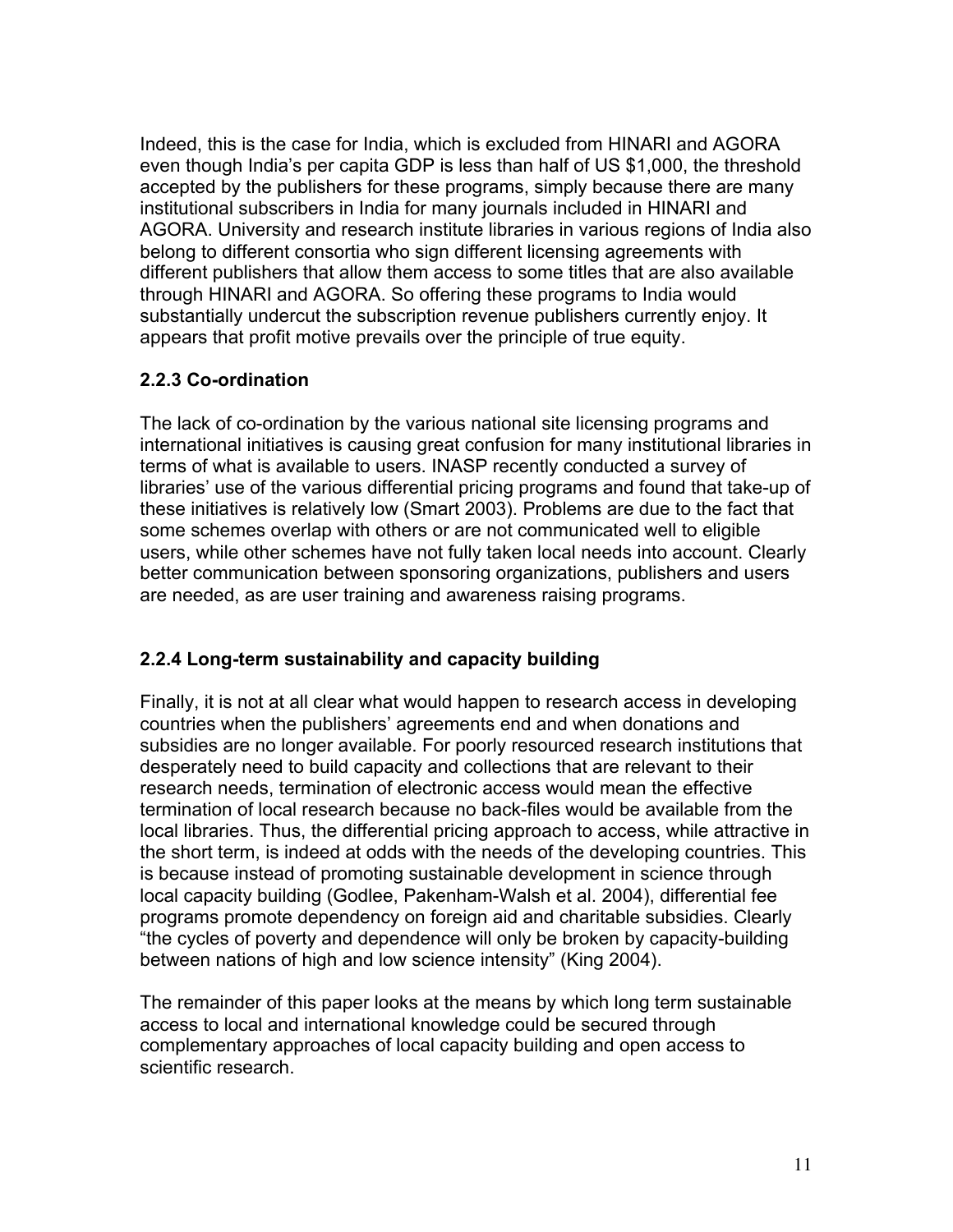### **3. Open Access and benefits for developing countries**

Few topics in scholarly publishing and information access today are as hotly debated as the Open Access movement. Because this topic is also covered in other chapters in this volume, our discussion is restricted to areas of the open access debate that are often neglected, naming the rationales and benefits of open access for developing countries as well as for global science, and the means by which open access could be achieved by institutions in developing countries. It is also important to restate and amplify the principle underlying the open access movement as it is often forgotten in debates regarding the economics of open access and who should pay.

The guiding principle of the open access movement to scientific literature is the conviction that scientific and technical information is quintessential global public good that should be freely available for the benefit of all (Alberts 2002). The current system of scientific publishing is contrary to this ethos because some commercial publishers are placing excessive price and permission barriers on research publications that are largely funded by public tax dollars and other public funds (Suber 2003). Effectively, the public goods have been turned into a high price commodity affordable only to those who have the financial resources.

The differential pricing schemes described above therefore mask the fundamental issue that publicly funded research should be accessible to the public without further barriers. So the "free" access to online journals given to the poorest of the poor countries is not true open access, as the cost is subsidized by sponsoring agencies, donors and other subscribers.

Remarkably, it is only in the last two years that government bodies and large research funding agencies in the developed world are starting to recognize the inefficiency of a system where results of publicly funded research are kept behind financial tollgates. The Budapest Open Access Initiatives<sup>9</sup>, the Berlin Declaration<sup>10</sup>, the Wellcome Trust statement<sup>11</sup>, and IFLA's statement<sup>12</sup> are now well known examples of calls for open access to publicly funded research.

### **3.1 Open Access Journals**

*Essentially, there are two broad strategies for providing open access to scientific research. One is through Open Access Archiving (OAA) of published research material and the other is through the development of OA Journals (OAJ) in which the costs of publication are not met by the readers but by some other means, such as the authors' institute or funding bodies.*

OA publishing, and in particular the input-pay model where the author's institute pays for the publication cost per article, is being pioneered by such organisations as the Public Library of Science (www.plos.org) and BioMedCentral (www.biomedcentral.com). Not surprisingly, there is on-going debate about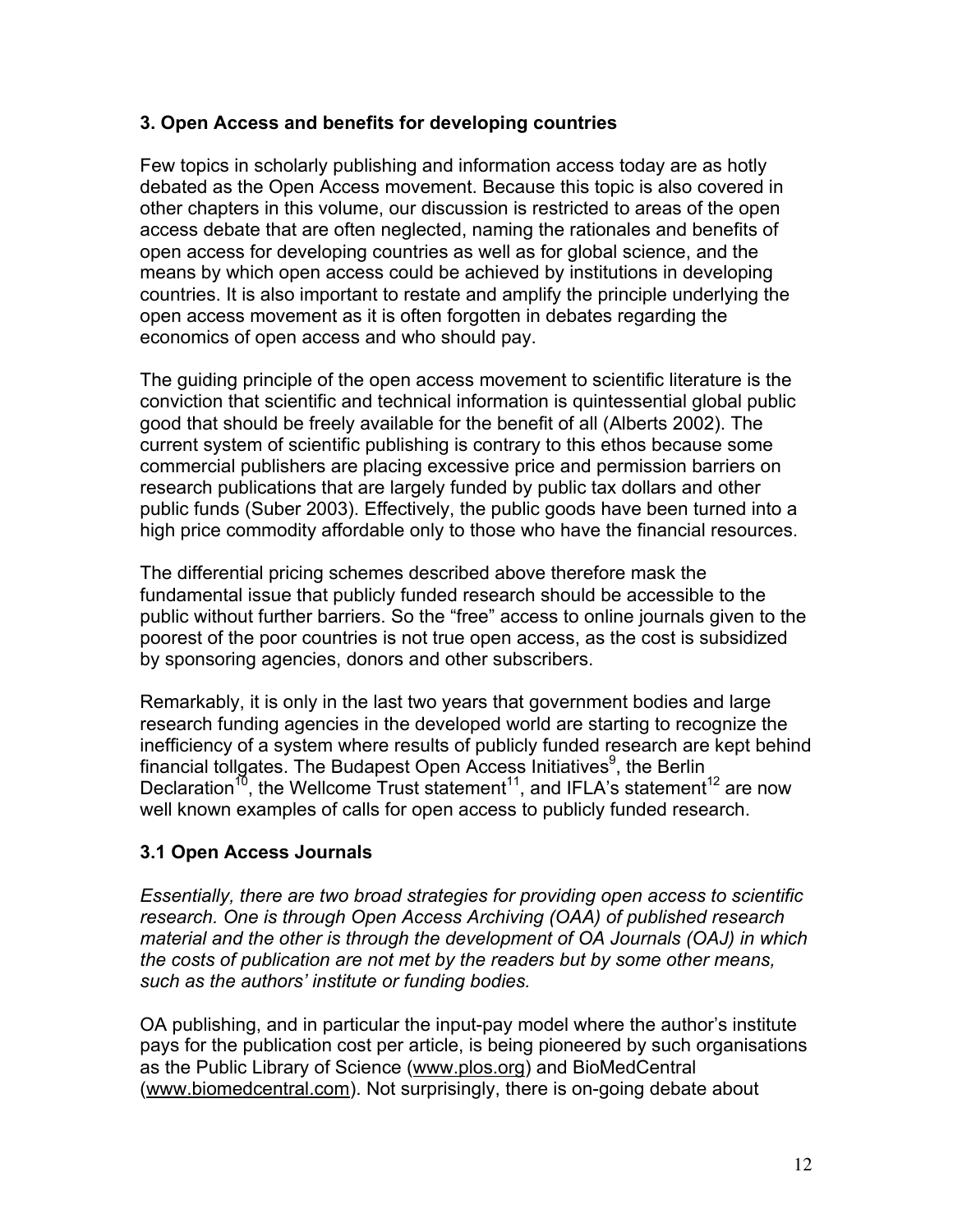economic viability of this model by authors from developing countries. Even though publishing fees for authors from developing countries are currently waived if requested, the long-term sustainability of this approach is not clear. There is little doubt, however, that the literature made available through OAJ is beneficial to all. Publishers in developing countries are also experimenting with various OAJ models.

# **3.1.1 SciELO**

By far, the most successful and pioneering model of OA journal publishing is the Scientific Electronic Library Online (SciELO, www.scielo.org) project from Brazil. Through SciELO, users worldwide can access 125 journals in health and other sciences published in Brazil and other Latin American countries. A collaboration between the Foundation for the Support of Science of Sao Paulo (FAPESP) and the Latin America and Caribbean Centre for Health Sciences Information BIREME (www.bireme.org), SciELO demonstrates how significant government funding and support can dramatically improve the visibility, accessibility and impact of science from Brazil and other regions of Latin America (Coura and Willcox 2003).

BIREME also developed an index to journals from Latin America and the Caribbean known as LILACS (lilacs.bvsalud.org) to further improve the visibility of journals from these regions. In collaboration with the Pan American Health Organization and a number of other agencies, BIREME also developed the Virtual Health Library (www.bvsalud.org) that provides free online access to a range of health journals that are highly relevant to health workers in the region. This collaborative approach is seen as the way forward for providing "health information for all by 2015" (Godlee, Pakenham-Walsh et al. 2004).

# **3.1.2 Bioline International**

Another approach to OA publishing is to provide an online version of the journal articles for free while maintaining print subscription. An increasing number of journals from developing countries are practicing this approach, and, for the last ten years, Bioline International (www.bioline.org.br) has been providing free online hosting services to publishers who do not have the resources to provide their own online access. There are now just over thirty journals on the Bioline system, with publications from several African countries, as well as India, Brazil, Chile, Turkey and several other developing countries. The subject coverage of Bioline International is mainly in the health and biological sciences.

# **3.1.3 OAJ from India**

Several scientific institutes in India are also practice OA publishing. The Indian Academy of Sciences publishes 11 journals and they are all freely accessible on the web (http://www.ias.ac.in/journals.html). The Indian National Science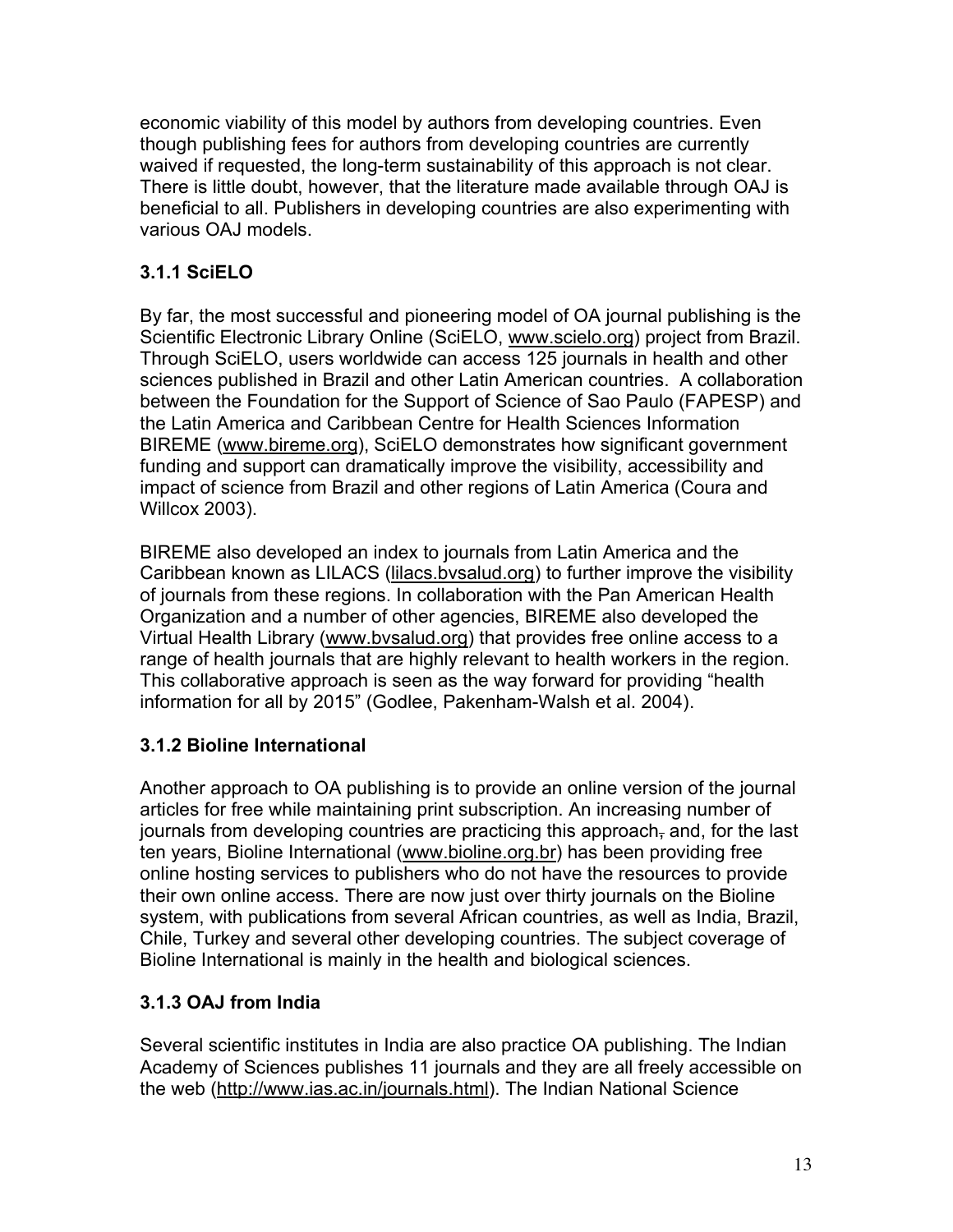Academy has recently made available several of its publication online for free (http://www.insa.ac.in/html/home.asp). Medknow Publications (www.medknow.com), a small but fast growing publisher based in Mumbai, is providing electronic publishing services to a number of medical journals and partnering with Bioline International to make the full text of these journals available on an open access basis.

### **3.1.4 The Directory of Open Access Journals**

The Open Society Institute funded the development of the Directory of Open Access Journals (DOAJ, www.doaj.org) to facilitate searching and library indexing of OA journals from around the world. A total of 1150 journal titles are indexed in DOAJ as of the writing of this paper. Iit is not possible to determine the country of origin of the journals at the moment so the number of OA journals from developing countries is not clear.

However, it is noteworthy that the total number of journals listed in DOAJ constitutes only about 5% of the world's 23,000 peer-reviewed titles listed by Ulrich (www.ulrichsweb.com/ulrichsweb), a widely consulted and most authoritative source on periodical references. This means that close to 95% of the literature is still only accessible through payment. It is for this reason that some advocates of OA, most notably Stevan Harnad (Harnad 2001; Harnad 2003) (Harnad, Carr et al. 2003), have been championing the other complementary route of OA, namely Open Access Archiving (OAA), as the most immediate road to freeing the entire corpus of the scholarly and scientific literature worldwide.

# **3.2 Open Access Archiving**

While OAP is clearly beneficial to researchers from developing countries and is slowly improving the visibility and impact of high quality publications (Sahu and Chan 2004), OAA is a far more immediate and beneficial route for developing countries. But this approach to OA is not receiving sufficient attention and is often misunderstood (Chan and Kirsop 2001).

There are various forms of open archiving. The term 'self archiving' refers to the process whereby individual authors submit their own published papers or preprints (collectively known as eprints) to a publicly accessible archive of their choice. There are institutional archives based at university or research institute; there are also discipline-based archives, such as the famous physics eprints archive (www.arXiv.org), and other speciality archives such as PubMedCentral (www.pubmed.org). Ideally, the archive should be compliant with the Open Archive Initiative Protocol for Metadata Harvesting so as to maximize interoperability with other OAI servers worldwide, thereby linking all servers into a worldwide and seamless virtual library.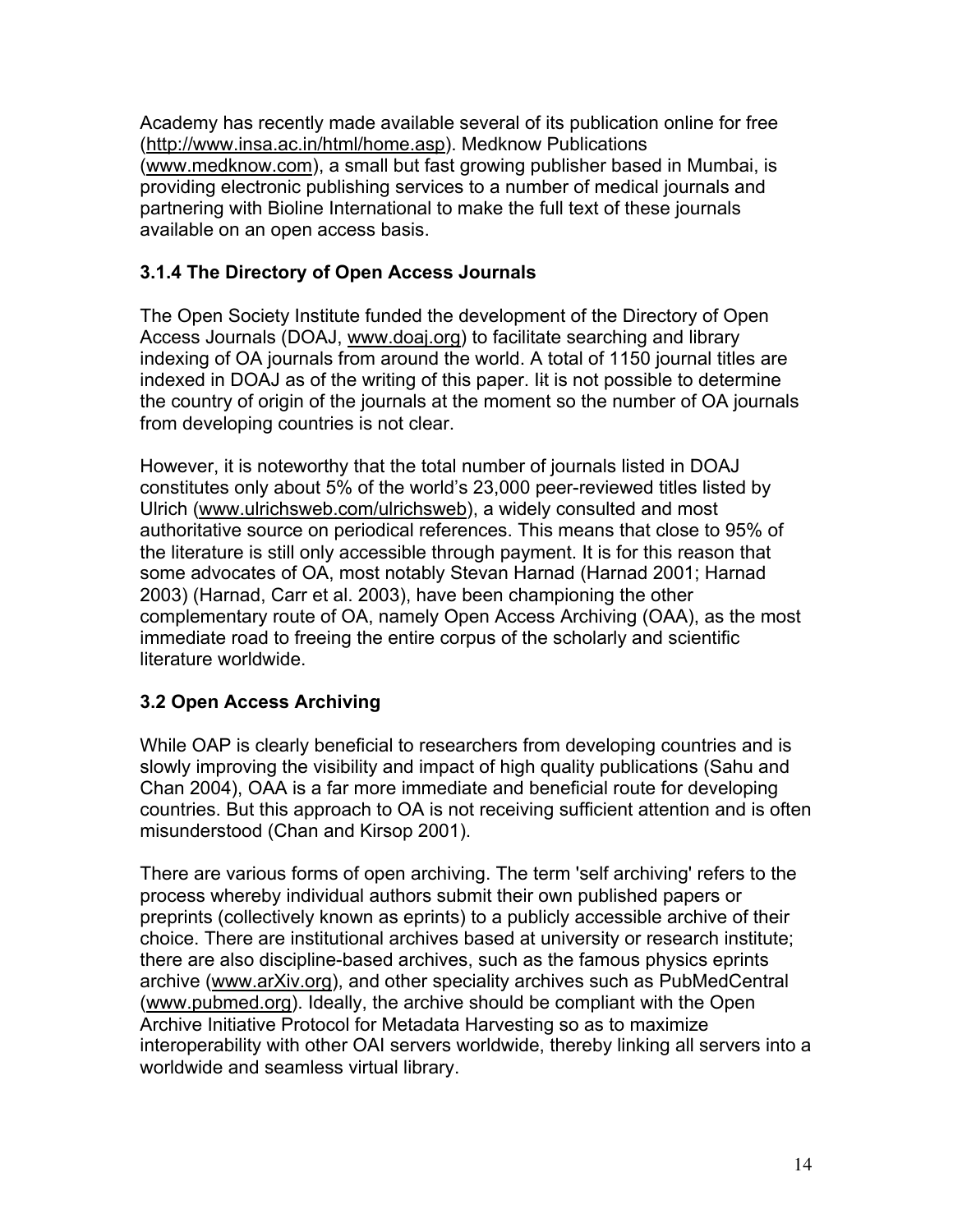### **3.2.1 Benefits of OAA**

OAA is of particular importance to researchers and scientific organizations in developing countries for the following reasons.

1. Institutional access to research output

Scientists in developing countries are under pressure to publish in foreign or "international" journals with a notable "impact factor" (as measured by ISI's Science Citation Index) if they wish to be recognized within and outside their own countries (Adomi and Mordi 2003). Because few "local" journals are indexed by Science Citation Index, and the ones that are indexed usually have relatively low impact factors (Coura and Willcox 2003), scientists in developing countries often do not publish in journals from their own countries. This leads to a cycle of low visibility and low submission for indigenous journals (Alemna, Chifwepa et al. 2001).

Because articles published in overseas journals are often inaccessible to other scientists in developing countries due to high access cost, many publications by developing country scientists remain invisible to their home institutions or fellow scientists. The result is that it is difficult for institutions and granting agencies in developing countries to take stock of their research output (Arunachalam 2004) and much essential research is 'missing'. While this is very serious for the developing countries, it is often not recognised that international medical and environmental research programmes may be inappropriate, due to the lack of knowledge of research generated in the countries where the major health problems exist. A search for 'malaria' on the Bioline International web site illustrates the volume of relevant research available from the developing world.

By setting up institutional archives and asking staff scientists and faculty to submit their published papers, a corpus of published research would be instantly accessible to all. Open access archives would be especially significant for transitional economies like Brazil, China and India, who have been investing substantially in scientific research in the last decade. These countries have seen a significant rise in the number of publications in recent years. For example, scientific publications from China (as indexed by ISI) has arisen from 69,000 to 115,000 articles between the two four-year periods 1993-1997 and 1997-2001 (King 2004). Likewise, Brazil has increased its share of the world's scientific publications from 0.84 to 1.21 percent in the same period (King 2004). If universities and science academies in these countries set up archives, they could be immediately populated with a great number of papers.

By showcasing their faculty's research output, open archives will bring prestige to both the staff and the institution. Above all, such archives will reconnect local and international research and provide a better picture of a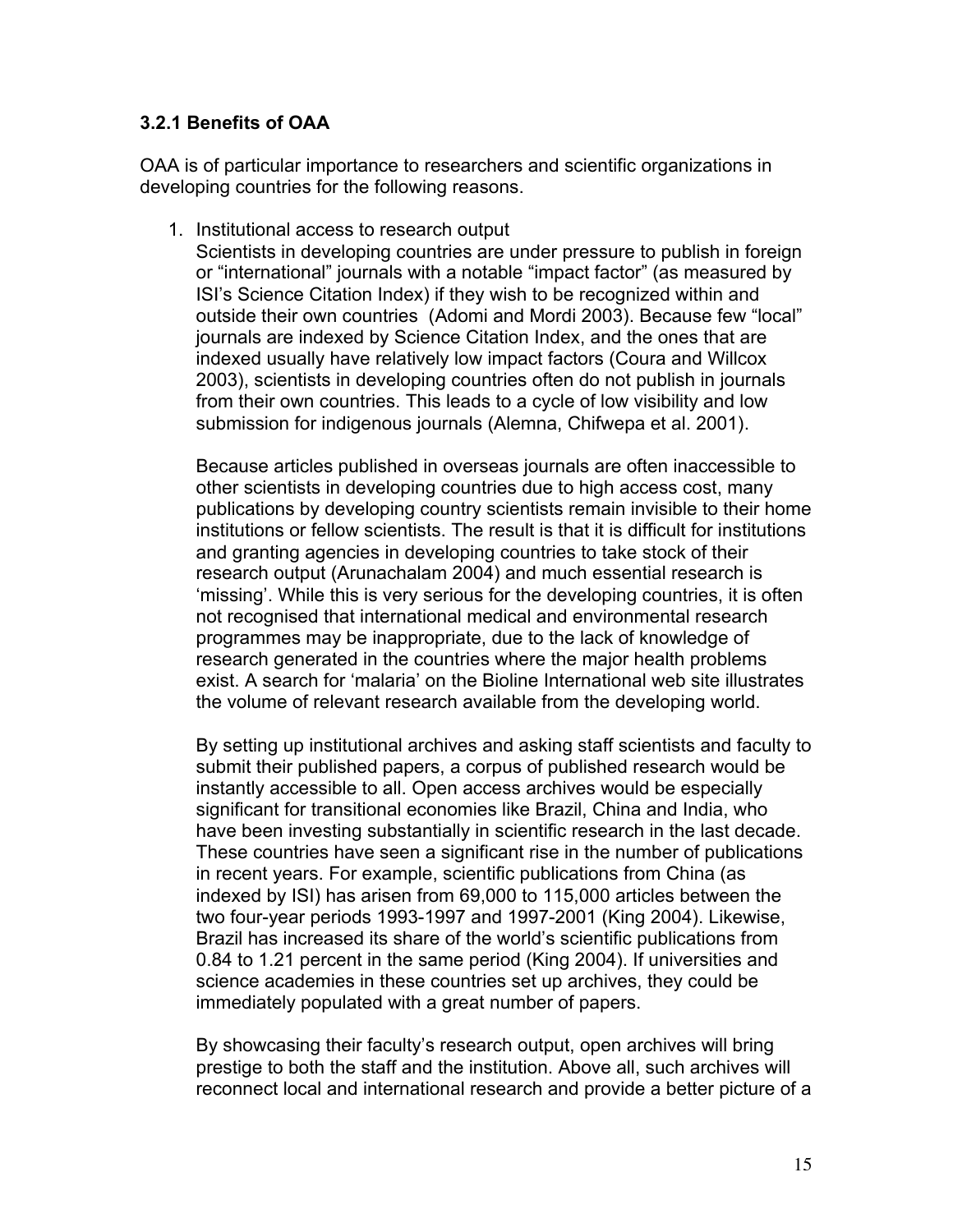country's research output and areas of specialization. This will have implications for future international collaboration, funding proposals, and even recruitment of new faculty.

2. Improved citation and research impact

The most compelling reason for institutions, both in the developed and in the developing world, to set up interoperable open access archives is the growing evidence that citation and the impact of papers that are openly accessible are far greater than non OA publications. In a highly cited study, Steve Lawrence (Lawrene 2001) found an "average of 336% more citations of online articles compared to offline articles published in the same venue." But this effect may have been specific to computer science literature, an area investigated by Lawrence.

A large-scale study is now under way to examine the "Lawrence effect" across all disciplines in a 10-year ISI sample of 14 million articles. The goal is to measure the citation effect of the articles from non-OA journals that have been made OA by their authors through self-archiving, and to compare this with articles that have not been made OA by their authors. Preliminary results suggest that there is a discernible difference in terms of the frequency with which the articles are cited, and that the difference is between 250% and 550% in favour of the articles that authors have made OA (Brody, Stamerjohanns et al. 2004). This offers a compelling reason for researchers from around the world to make their research openly accessible through their institutional archives and for institutions to begin implementing policies for setting up and filling their archives to maximize the impact of their collective research output. It should be noted that the use of open access archiving is still in its infancy so that these results are very encouraging.

3. Open source software and low infrastructure cost

The technical infrastructure for setting up institutional archives is now in place and the costs are minor. This is because there are a number of free open source software applications for setting up institutional archives and the major cost involves the purchase of a server, if one doesn't already exist, and connectivity cost. The best-known and most widely used software are Eprints (www.eprints.org) made available by the University of Southampton and DSpace by MIT (www.dspace.org). Other applications with varying functionality are also freely available (see the Guide to Institutional Repository Software produced by the Open Society Institute $^{13}$ ).

The software applications mentioned above are compliant with the Open Archive Initiative Protocol for Metadata Harvesting, which is now a widely adopted international standard for metadata sharing and resource discovery. Any publications residing in an OAI compliant server will be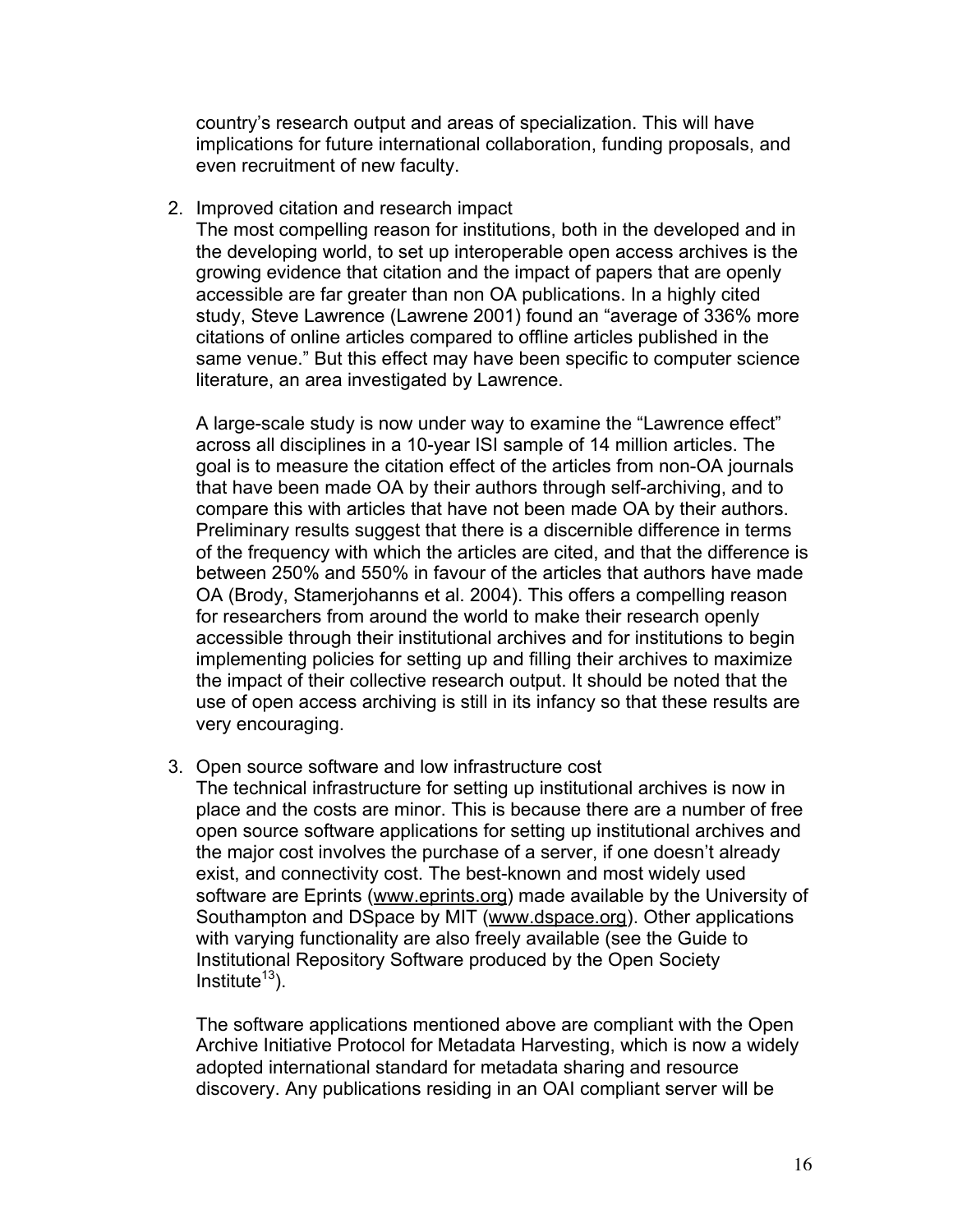discoverable by any OAI- aware search services such as OAIster.org, no matter where the server resides. This is a great boon for publications from developing countries and for developing country scientists, since institutions with open archive servers become part of the international community and their published research part of the global library of science.

#### 4. Improved access to primary data

While the primary role of institutional archives is to make available published material, many institutions also use their archive to provide access to other materials, including theses and dissertation, datasets, technical reports, instructional materials, doctoral theses and other forms of electronic publications that may include multimedia objects. Many of these digital objects do not have regular publishing outlets but are nonetheless important for teaching and research purposes. Making these intellectual products openly available through institutional archives is vastly increasing the depth and diversity of raw material for research and development (Chan 2004).

Such resources are not only available from institutions from the North, but many institutions in the South have accumulated a treasure house of primary sources in areas of health, demography, cultural heritage as well as environmental and biodiversity data. For example, the Tuberculosis Research Institutes in Bangalore houses over 100 years' worth of epidemiological and TB surveillance reports from various rural regions in South India and research staff at the Institutes also publish widely. Much of this data are scattered however, and available only to small number of researchers. If made available through an open access archive, these data could be of tremendous value for TB research not only in India but also worldwide (Arunachalam, personal communications). Examples of this could be easily multiplied in all areas of science and medicine. The potential of open access to data is closely tied to OA publications and is mutually reinforcing. This is where the storehouse of knowledge in developing countries can also contribute significantly to the global knowledge commons<sup>14</sup>.

#### **3.3 Possible Barriers to Participation**

After the initial inertia, the number of open access archives around the world is growing steadily. There are 214 OAI compliant archives that have registered with the institutional archive registry at Southampton<sup>15</sup>. 19 of these or nearly 9% are located in developing and transitional economies. Brazil, while leading in OAJ in developing countries, has 3 registered archives, and they appear to be experimental in nature.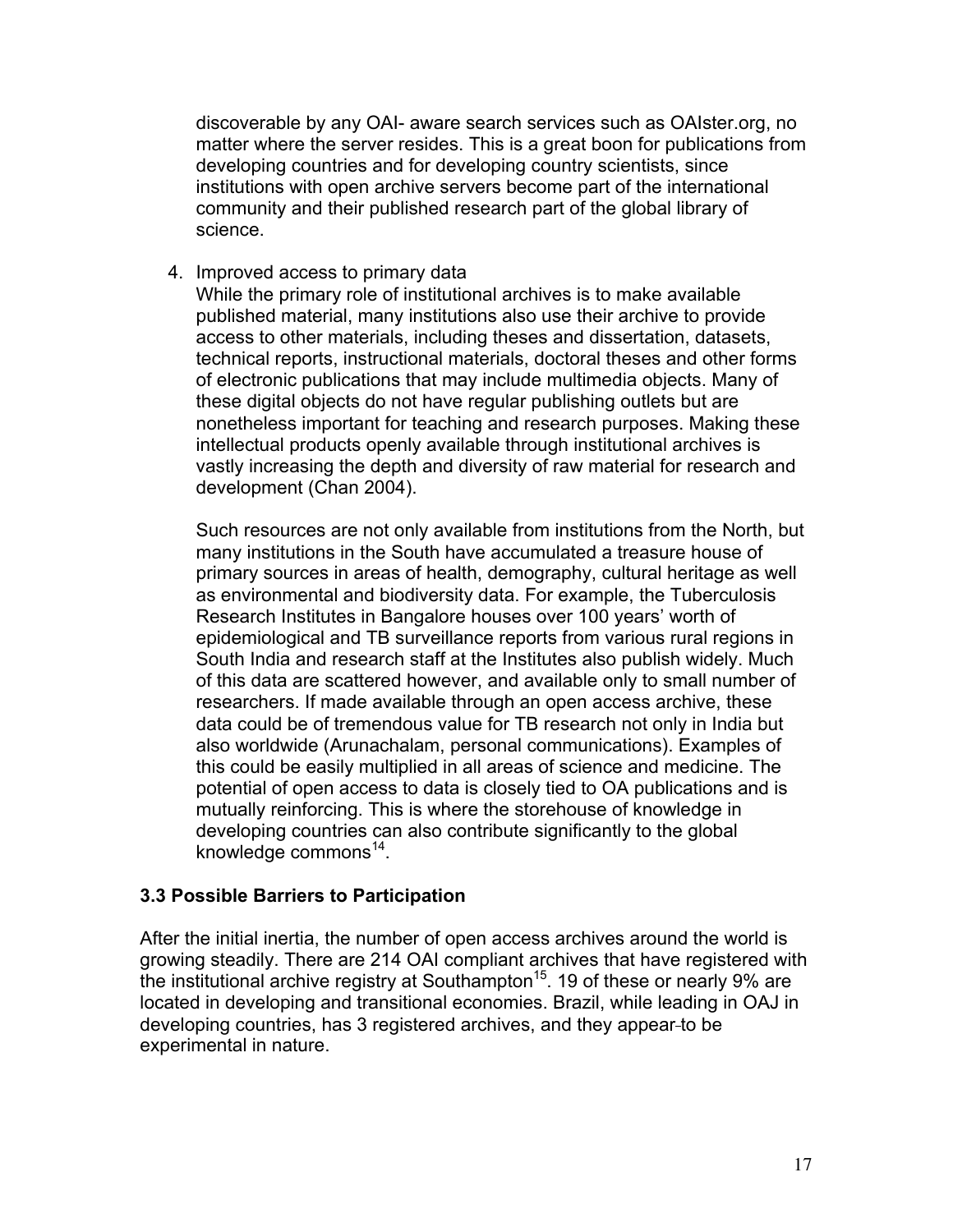India has four registered archives, with the library at the Indian Institute of Science<sup>16</sup> being the first to set up an eprints archive in India and showing other institutions the way forward. However, with a faculty of about 500 members who collectively publish about 2000 papers per year, the IISc archive has only 160 papers as of May 2004, fourteen months after the launch of the server. The uptake of self-archiving by faculty at IISc has been extremely sporadic, and (Rajashekar and Jayakanth 2004) reasoned that concern with copyright violation, the lack of awareness of the benefits of open access, and the lack of support from senior administrators are key reasons for the low rate of participation.

These concerns and the near empty state of most archives once they are set up are by no means unique to IISc. Indeed a recent survey of 45 institutional archives reveals an average of only 290 records per institution (Ware 2004). So while there appears to be great enthusiasm on the part of university libraries to set up OAA, the incentives for faculty to participate have not been well conveyed. Nor have university administrators been paying sufficient attention to the benefits OA will confer on institutional prestige and international exposure.

In developing countries, many researchers and administrators also express concern that the intellectual properties from poor countries will be exploited by the rich countries without proper compensation, further adding to the reluctance of developing countries to participate in the OA movement. This fear is perhaps justifiable given the history of exploitation of native knowledge by western science (Kaniki and Mphahlele 2002). This apprehension also leads to a low participation in the culture of sharing, which is at the heart of the open access movement. There is a clear need for better understanding of the nature and benefits of open access for all researchers in order to raise the level of participation.

# **3.3.1 Copyright concerns**

Commercial publishers in the west typically request authors to sign over exclusive rights of their publications to the publisher once their paper has been accepted. As a result, many authors fear that they no longer have the right to their own papers and therefore self-archiving them on their own or their institutional server would constitute violation to the publisher's copyright and they are then liable to prosecution. Likewise, librarians are reluctant to archive papers that are published in western journals on faculty's behalf for fear of putting their institution at copyright risk (Rajashekar, personal communication).

What authors and librarians often fail to realize, however, is that of over 8000 journals that have been sampled, close to 85% of them already permit authors to self-archive their own publications. This is a dramatic turn given that the percentage of journals giving permission for self-archiving was at best 50% a year earlier (Harnad and Brody 2004)<sup>17</sup>. As the momentum of the OA movement accelerates and the collective appetite for OA grows, publishers realize that there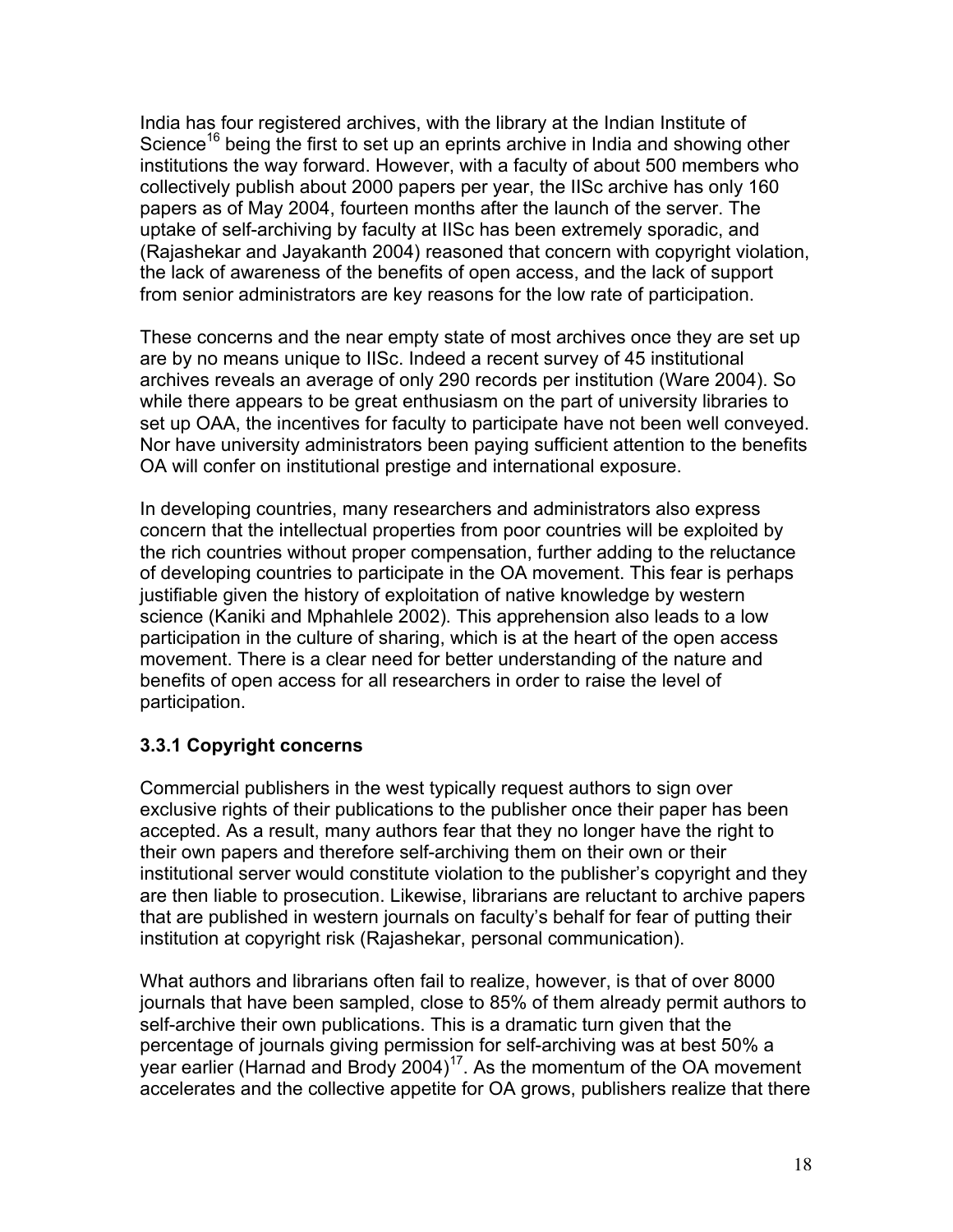is no point or possibility in opposing OA itself. Opposition would indeed create a conflict of interest between themselves and their authors, given the growing empirical evidence for the dramatic benefits of OA for research and researchers (Harnad and Brody 2004).

### **3.3.2 Lack of institutional policy**

Harnard (2004) has pointed out that since copyright is not the real issue impeding the filling of institutional archives, the most likely reason why authors have been slow in self-archiving their publications is that their institutions do not have a clear policy on why and how their faculty members should participate. This is because senior administrators and policy makers themselves are often unaware of the benefits of OA for their institutions and for their faculty's research impact. Again, this is true for institutions in developing and developed countries.

Government bodies and funding agencies in rich countries are starting to question the efficiency of the current science publishing system dominated by commercial interests, and they are beginning to demand that the research they fund is made as widely accessible as possible. The Wellcome Trust, the largest private funding body in the UK, announced its-support for open access last year<sup>18</sup>. After an eight month hearing on access to scientific publications, the UK House of Commons Committee on Science and Technology released a muchanticipated report on July 20, 2004<sup>19</sup>. The report contains a large number of recommendations for the government to improve science communications. Of special significance are the recommendations that:

1. The government should provide funds for all UK universities to launch openaccess institutional repositories.

2. Authors of articles based on government-funded research should deposit copies in their institutional repositories $^{20}$ .

In a similar vein, a recent US House of Representatives Appropriations Committee report recommends that beginning in 2005, the National Institute of Health (the second largest funding body in the US) develop a policy requiring NIH-funded scientists to deposit their articles, as accepted for journal publication, into PubMedCentral (www.pmc.org). PMC is a publicly accessible central archives managed by NIH's National Library of Medicine, with the mandate of managing publicly funded research in health and medicine. If such a policy were adopted, it would mean that thousands of new publications each year, many of which would have been only accessible through subscription before, would be available for free to all.

The two recommendations share the same objective of providing maximum access to publicly funded research through OAA, but differ slightly in approach. While the UK recommendation calls for a national network of distributed archives, the US recommendation calls for a centralized approach to providing open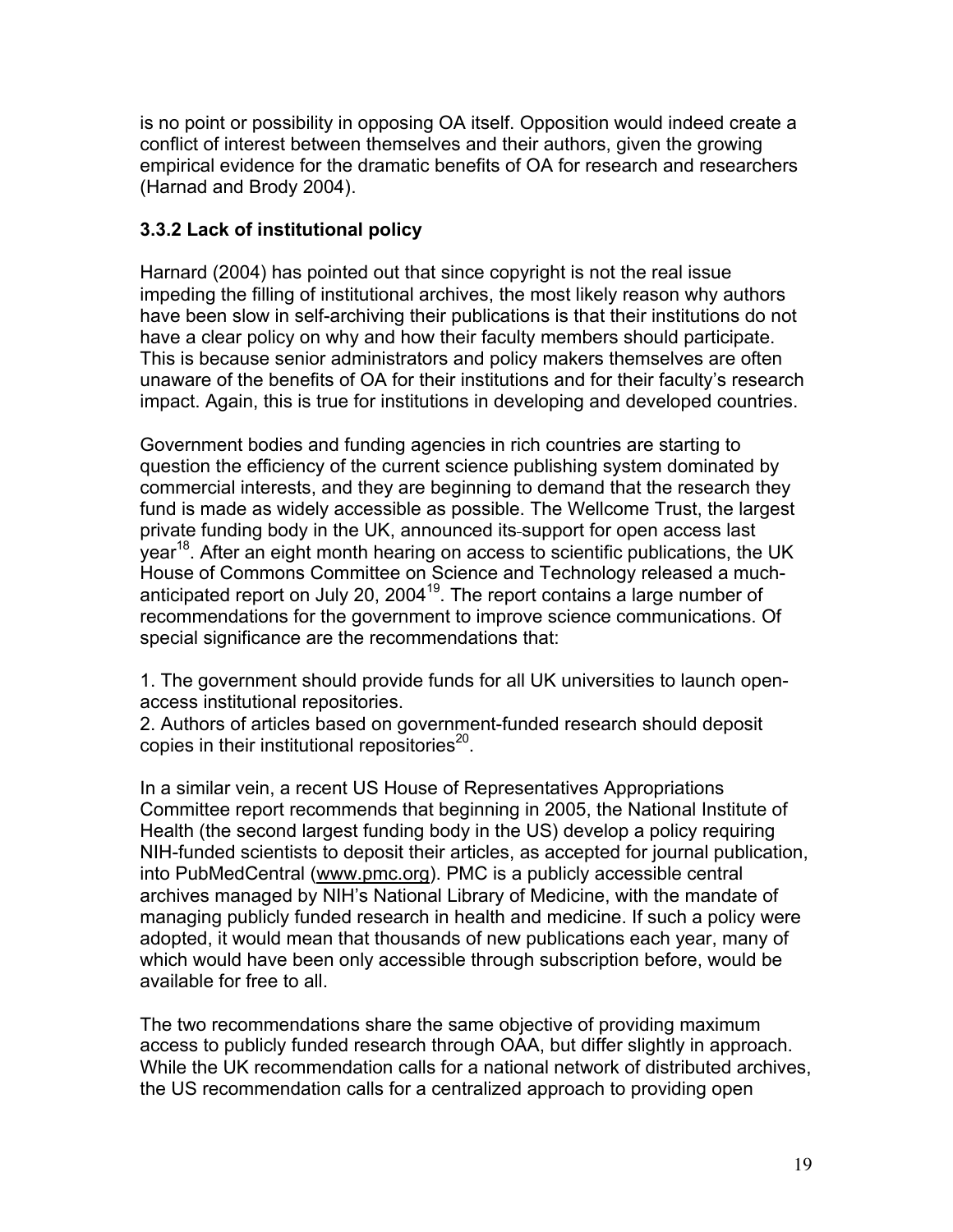access to NIH funded research. However, since all OAI compliant archives are interoperable, it doesn't make a significant difference to authors where their publications reside.

As the two largest science producing bodies in the world, the UK and the US recommendations will have important international implications and these policy developments are being closely monitored by research agencies around the world. In addition, the UK House of Commons Committee also made recommendations regarding developing country initiatives. The Committee notes that since OA is becoming widespread, models such as HINARI, AGORA and PERI need to be "adapted" to compliment the OA movement. While the Committee did not suggest how the adaptation should occur, a likely route is to invest some of the money that is going to publishers into OAJ publishing or OAA instead.

 It is perhaps too early to tell what impact these recommendations would have for policy making in developing countries, but it would be reasonable to think that they will provide confidence to science administrators in the developing world and be a welcome step. But to complete the global knowledge commons, research from developing countries, however small in relative terms, needs to be made available as well. Therefore governments in developing countries should enact similar policy.

### **3.4 OAA initiatives in developing countries**

There are indeed signs that countries like India and Brazil are paying close attention to the benefits of OA. The Indian National Science Academy (INSA) is a signatory to the Berlin Declaration and INSA held a one-day seminar on open access at its annual meeting at the National Chemical Laboratory, Pune, in late December 2003. In May 2004, INSA held another one-day workshop at its headquarters in New Delhi on institutional repositories to raise awareness about the institutional and policy issues surrounding provision to open access. INSA has set up an experimental archive (http://drtc.isibang.ac.in:9080/insa/) to begin archiving publications from scientific members.

The Indian Academy of Science, Bangalore, held two workshops on open access journals in March 2002, while the MS Swaminathan Foundation hosted two workshops on institutional eprint archives in May 2004 $^{21}$ . The latter was to provide training on the technical setup of institutional archives as well as the policy and administrative needs at diverse institutions across India. The National Centre for Science Information (NCSI) of the Indian Institute of Science (IISc) is also active with training workshops and in the planning of a national level harvesting service which will further demonstrate the benefits of open access to research papers by Indian scientists. Indeed, MHRD (Ministry of Human Resources Development, Government of India) has advised all the consortium members of INDEST (Indian National digital Library in Engineering Sciences and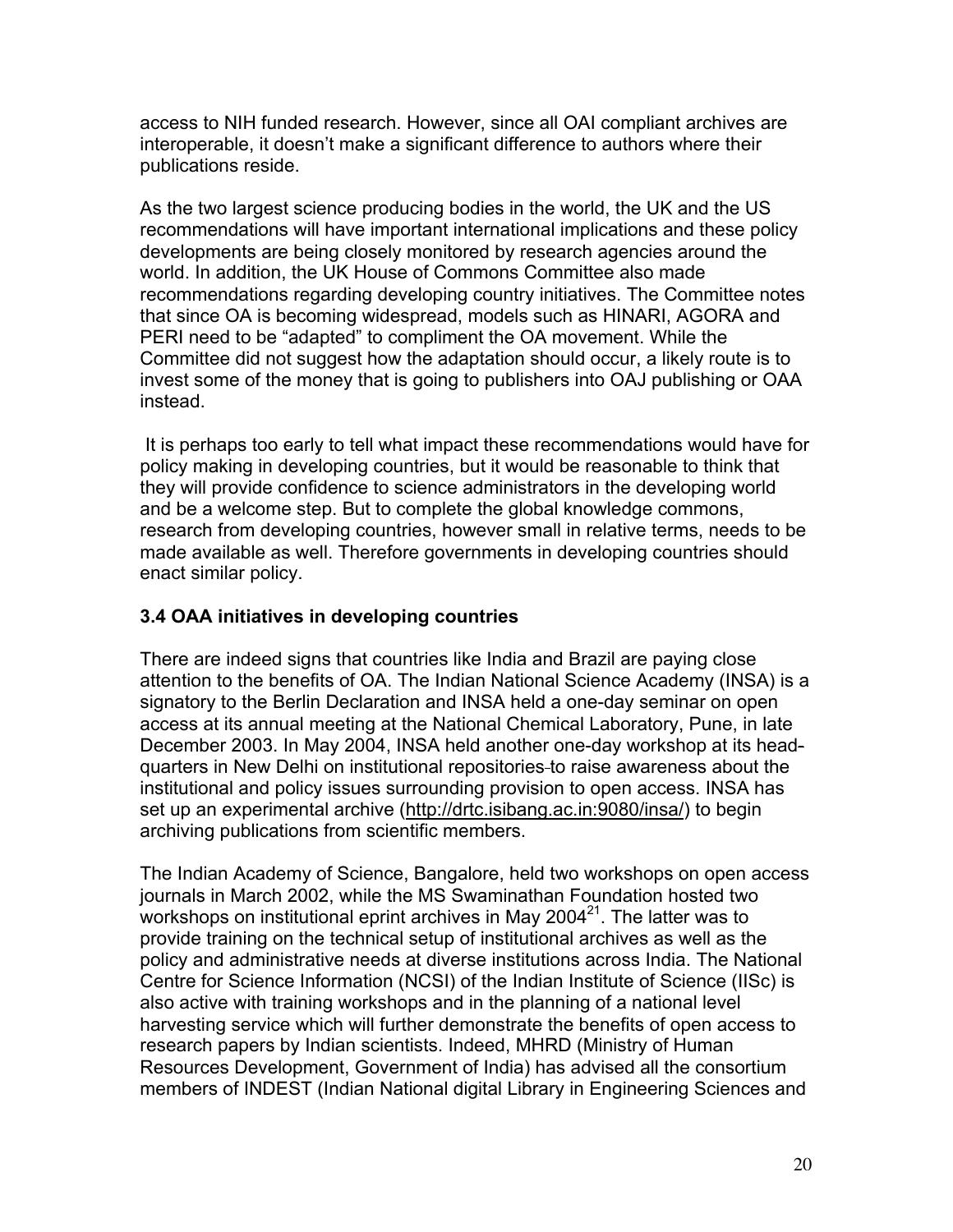Technology) to set up eprint archives using appropriate OAI-compliant software<sup>22</sup>.

In Brazil, The Ibero-American Science & Technology Education Consortium (ISTEC) and its Digital Library Linkages initiative (DLL) released a public statement in May 2004 on Open Access to scholarship and research in Latin America. The statement urges "all Brazilian research funding agencies, IBICT, and university administrations to study open access and implement policies that would encourage systems based on the principles of the Berlin Declaration on Open Access."

IBICT, the Instituto Brasileiro de Informação em Ciência e Tecnologia, has just celebrated its  $50<sup>th</sup>$  anniversary and it has been experimenting with both OAA and OAJ, the latter by implementing the Open Journal System, an open source journal management workflow and archiving system developed by the Public Knowledge Project<sup>23</sup>, to manage publications by IBICT. The major journal in information science in Brazil, *Revista Ciência da Informação* (Information Science Journal) is now totally run under SEER, the OJS Portuguese version. A number of universities and other scholarly journal publishers in the country are training their staff to make use of SEER in order to make their journals more widely accessible.

In the area of OAA, IBICT has created a repository system known as Scientific Dialogue (Diálogo Científico). The project aims to create a central repository for technical reports, theses, pre-prints and post-prints. This project follows the establishment of the Brazilian Database of Theses and Dissertations – BDTD. According to H. Kuramoto:

"IBICT has both established a new metadata standard, namely the Brazilian Standard for the Publication of Theses and Dissertations – MTD-Br, and developed a software package to publish theses and dissertations in electronic format – TEDE. This package has been distributed to a number of Brazilian universities that can now make their literature available worldwide. This, in turn, has been possible because the metadata contained in the BDTD have been harvested by the Networked Digital Library of Thesis and Dissertation – NDLTD. Since both initiatives, BDTD and NDLTD, use the same standards, NDLTD can now disseminate this literature, as a total demonstration of the conformity found in the BDTD". (H. Kuramoto, personal communication via e-mail, June,  $27<sup>th</sup>$ , 2004)

The BDTD is part of a major project of IBICT carried out for the establishment of digital libraries building standards required to build the Brazilian Digital Library (BDB). BDB is a national-wide project that aims to increase and facilitate access to electronic journals and to promote the integrated access to the scientific and technological information produced by Brazilian scientists.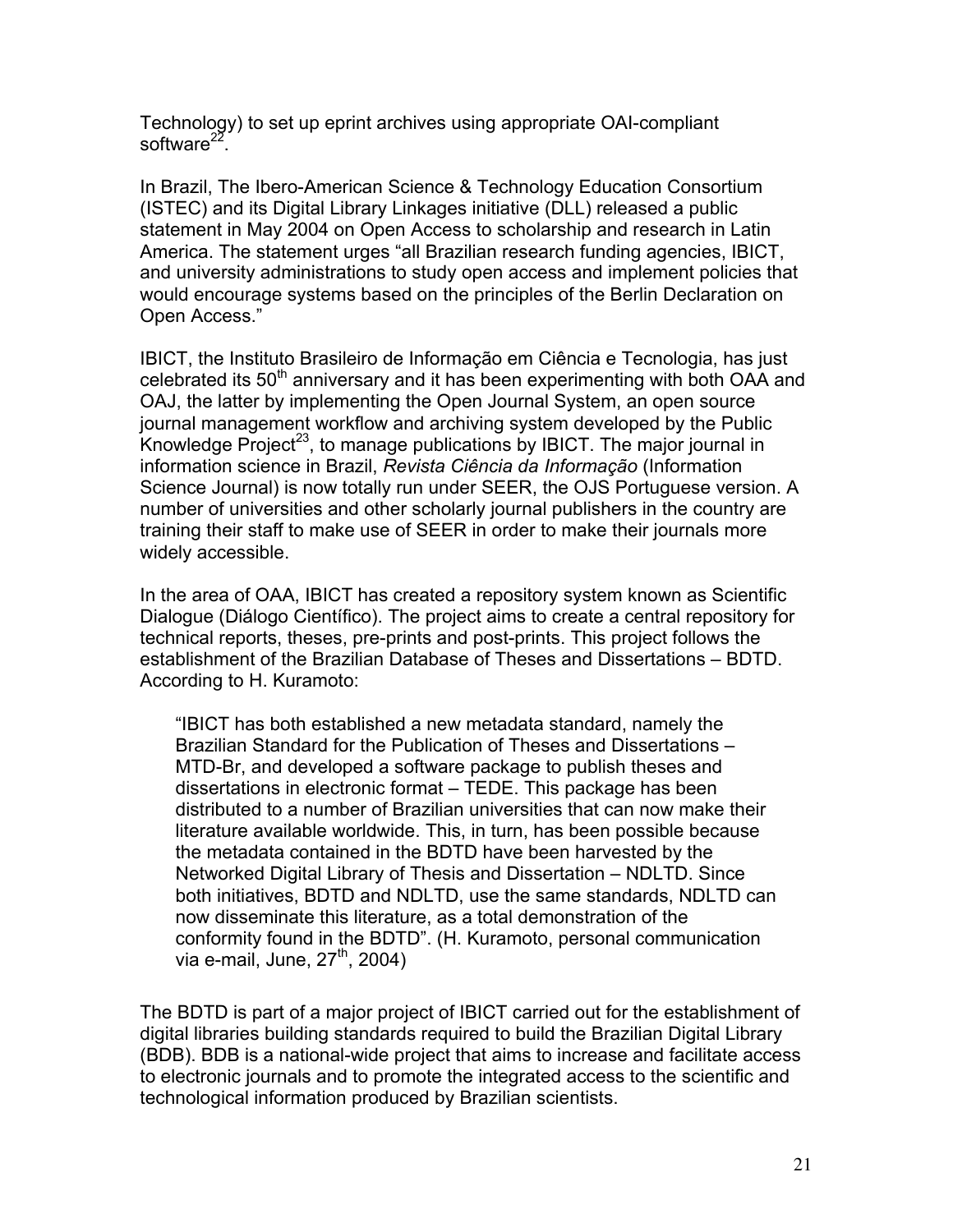In South Africa, the South African Site Licensing Initiative (SASLI) of the Coalition of South African Libraries Consortia held a workshop recently<sup>24</sup> in order to engage the library, higher education communities, research offices, as well as government funding bodies with implementing the dual strategy of open access as recommended by the Budapest Open Access Initiative. There is as yet no institutional repository set up at any African institution of higher education, although experimentations are going on at a number of universities. SASLI's effort in support of institutional repositories is noteworthy, as it is an indication that library consortia are recognizing that a national site licensing approach to information access is not sustainable in the long term and complementary approaches to information provision need to be supported and developed.

### **4. Policy Recommendations**

Based on the increasing understanding of the benefits of OA, all stakeholders in scholarly communication should take an active part in its continuing development.

## **4.1 Authors**

Scientists and researchers from developing countries should continue to publish in international journals. But they should also self-archive their publications in their institutional archives in order to make them accessible to colleagues and other interested readers worldwide. If an institutional archive does not exist, they should find a suitable discipline-based archive or other centralized archive, recognizing that the interoperability of all OAA removes the significance of the location of the archive.

Authors and researchers should lobby their administration to set up institutional archives to facilitate knowledge dissemination and promote institutional output.

An increasing number of journals are now born open access or have converted from a traditional economic model to the open access model with alternative funding models. Authors should become familiar with such journals in their field by searching the Directory of Open Access Journals (www.doaj.org) and publish in them so as to maximize research access and impact.

Authors should also support local journals that have adopted an open access policy by serving on editorial boards, acting as reviewers, as well as also submitting papers for publications.

### **4.2 Journal Publishers**

Since it has been demonstrated that on line access improves both readership and citation impact, we expect that the vast majority of the low impact journals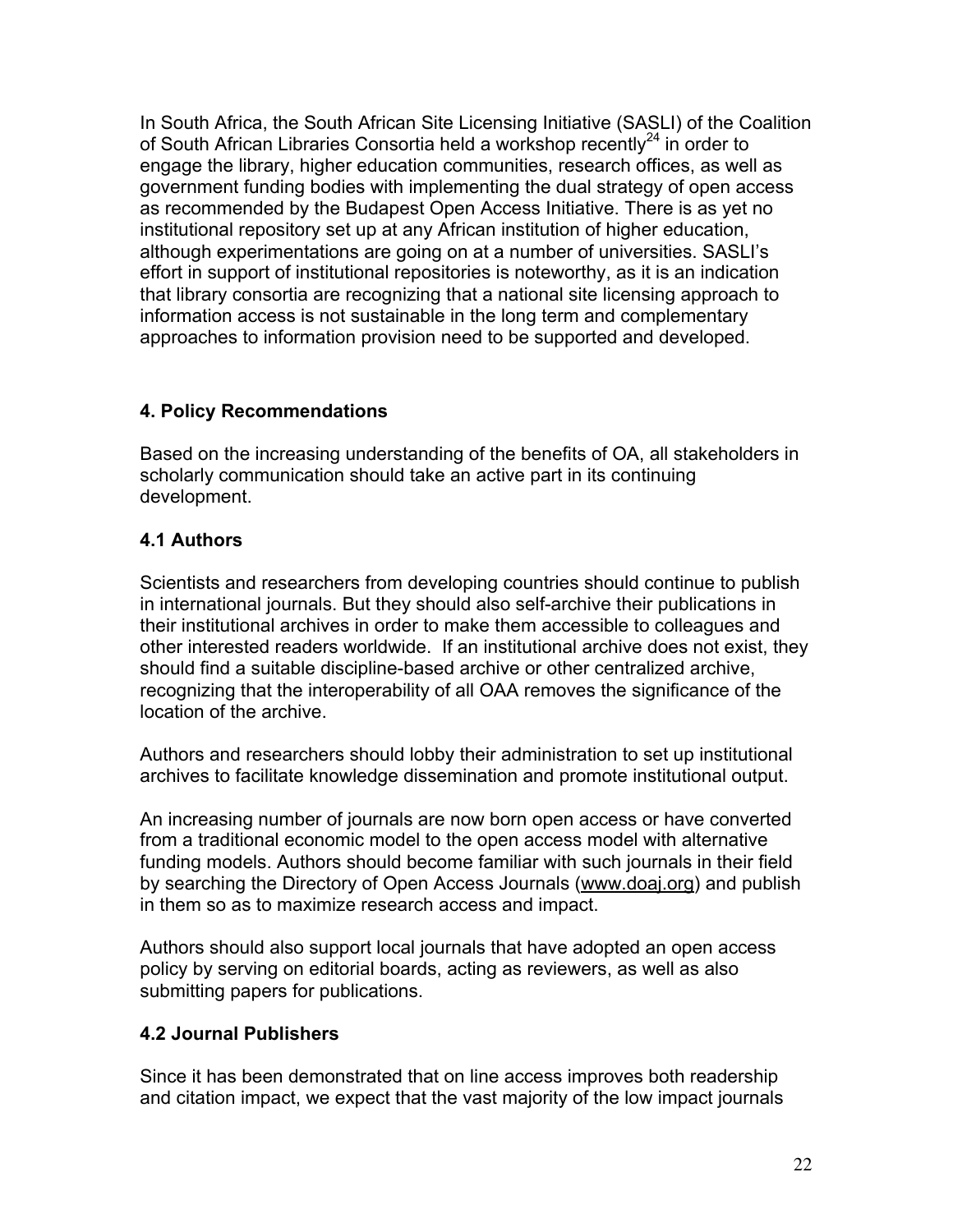would be well advised to make their journals open access. Increased readership and author's attention seems inevitable, given preliminary findings of increased impact quoted above, thus raising awareness of research in the developing world and strengthening the science base of countries.

Most journals in developing countries are published by scientific societies or nonprofit organizations, and private foundations, aid agencies, and international bodies heavily subsidize these journals. But most of these agencies do not understand the power and benefits of open access and often insist on journals being self-sufficient through subscription. The reliance on the subscription model has led to repeated failures and short-lived journals. Instead, we would like to reshape thinking about the support for scientific publishing from a "subsidize until commercially viable" concept to one in which the support is seen as an ongoing contribution by donor agencies to the sustainability of science and society.

In other words, rather than trying to sustain print journals that will most likely never have an audience outside their home country or regions, we recommend using the same funds to bring the journal to a global audience through open access, thereby enlarging the readership base and potential contributors. The Open Society Institute has produced a business guide for publishers who wish to convert their subscription-based journal to an OAJ<sup>25</sup>. Publishers could also choose to work collaboratively with other organizations such as INASP, Bioline International, Open Knowledge Project etc., which could assist with technical online publishing know-how.

### **4.3 Aid and Development Agencies**

Development and aid agencies with the primary mission of local capacity building should pay closer attention to the OA movement as broader access to scientific knowledge will help strengthen local science and technology capacity.

Organizations such as the International Development Research Centre (IDRC, Canada) are promoting the use of ICT for development and knowledge sharing, but IDRC does not have a funding program for OA initiatives. However, IDRC supported both open access workshops in India mentioned earlier and the IDRC regional office in India is beginning to pay closer attention to the impact of OA on development programs.

Likewise the British Council, which has regional offices in many parts of the developing world, is committed to broadening access to information and local professional development. The British Council in Chennai, India, has also supported the open access workshops in India and is interested in raising awareness of OA among library professional in India.

It would be highly beneficial if agencies such as the IDRC and the British Council would begin programs in support of OAJ and OAA in the developing world by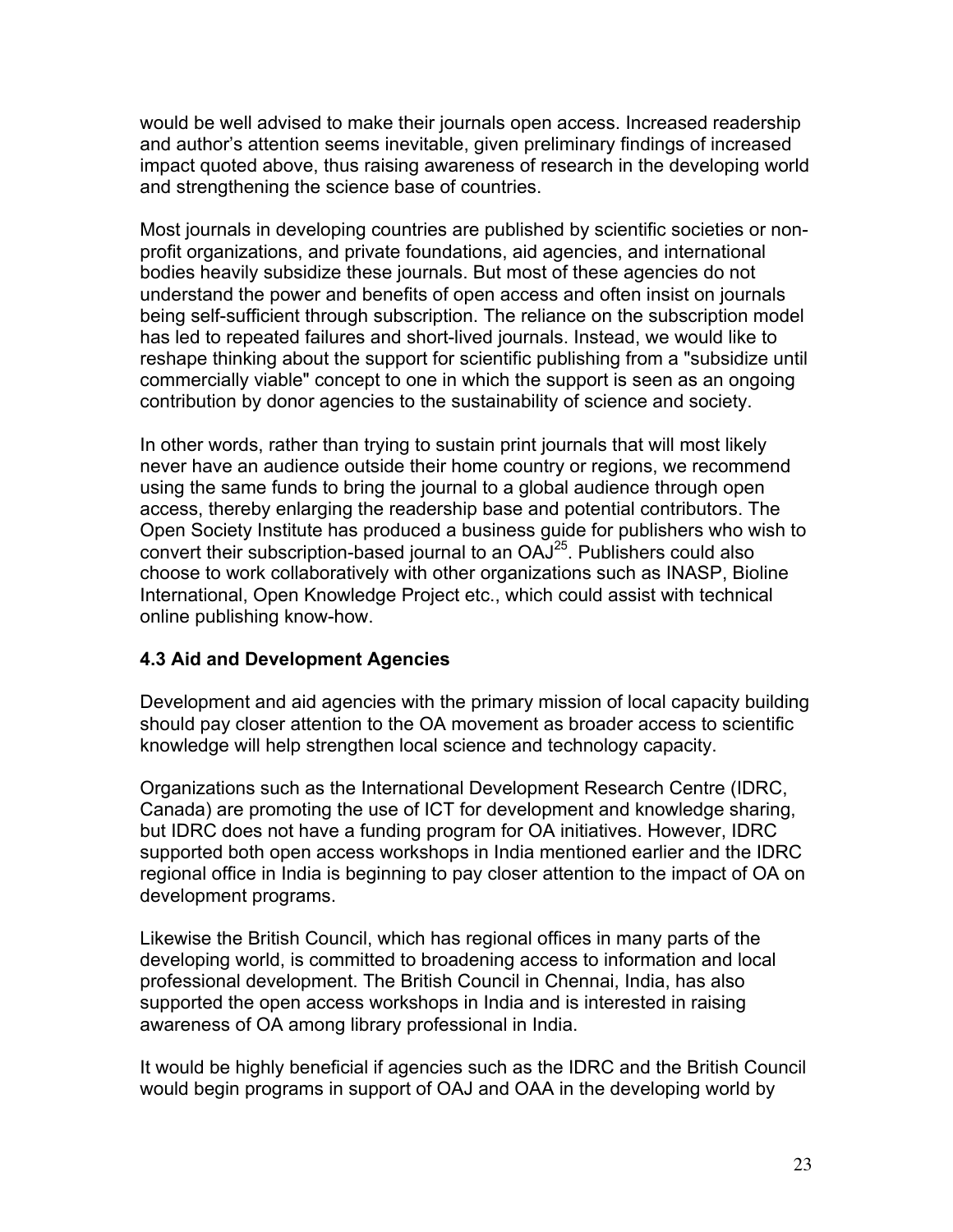providing transitional funds for OAJ and for start-up and maintenance costs for OAA. This will ensure a strong foundation for more equitable distribution and access to knowledge worldwide.

Organizations such as the Open Society Institute have been playing a key role in the OA movement and other international agencies should follow suite.

### **4.4 Library and library consortia**

In recent years, due to developments in electronic publishing and new business models, libraries are spending more time negotiating with publishers on access and licensing issues. Most libraries now belong to consortia as a means to negotiate a better price with publishers. But as Landesman and van Reenan (Landesman and van Reenen 2000) so forcefully put it:

As consortia become a major force in information delivery, they must take on a wider public-interest agenda. They need to focus on their obligation to further the common aspirations of libraries and librarianship to provide equitable and affordable information to all. They need to become real players in the creation and growth of wholly new systems for the creation and dissemination of scholarly communication. To ensure long-term changes in the affordability and availability of scholarly information, consortia need to be more than just buyers' clubs. They need to become partners in inventing new ways of information creation and discovery.

Library coalitions are indeed responding to new ways of knowledge creation and dissemination and the OA movement is proving to be an existing opportunity for libraries and librarians. The OAA movement received a big boost with the release of the Dspace software by the MIT library and with the formation of a development community in support of Dspace and institutional repositories. Research libraries are indeed the logical place where institutional repositories should be housed, given the intellectual partnership between researchers and librarians.

Library consortia in developing countries should actively participate in the growing OAA movement and take the initiative in helping institutions with a repository set up or help with the development of a centralized archive for partnering institutions in order to share cost and expertise. The workshop on open archives organized by the South African Site Licensing Initiative is a good example of how library consortia are taking a more active role in determining access, instead of only negotiating licenses, to scientific and scholarly information.

#### **4.5 University administrators**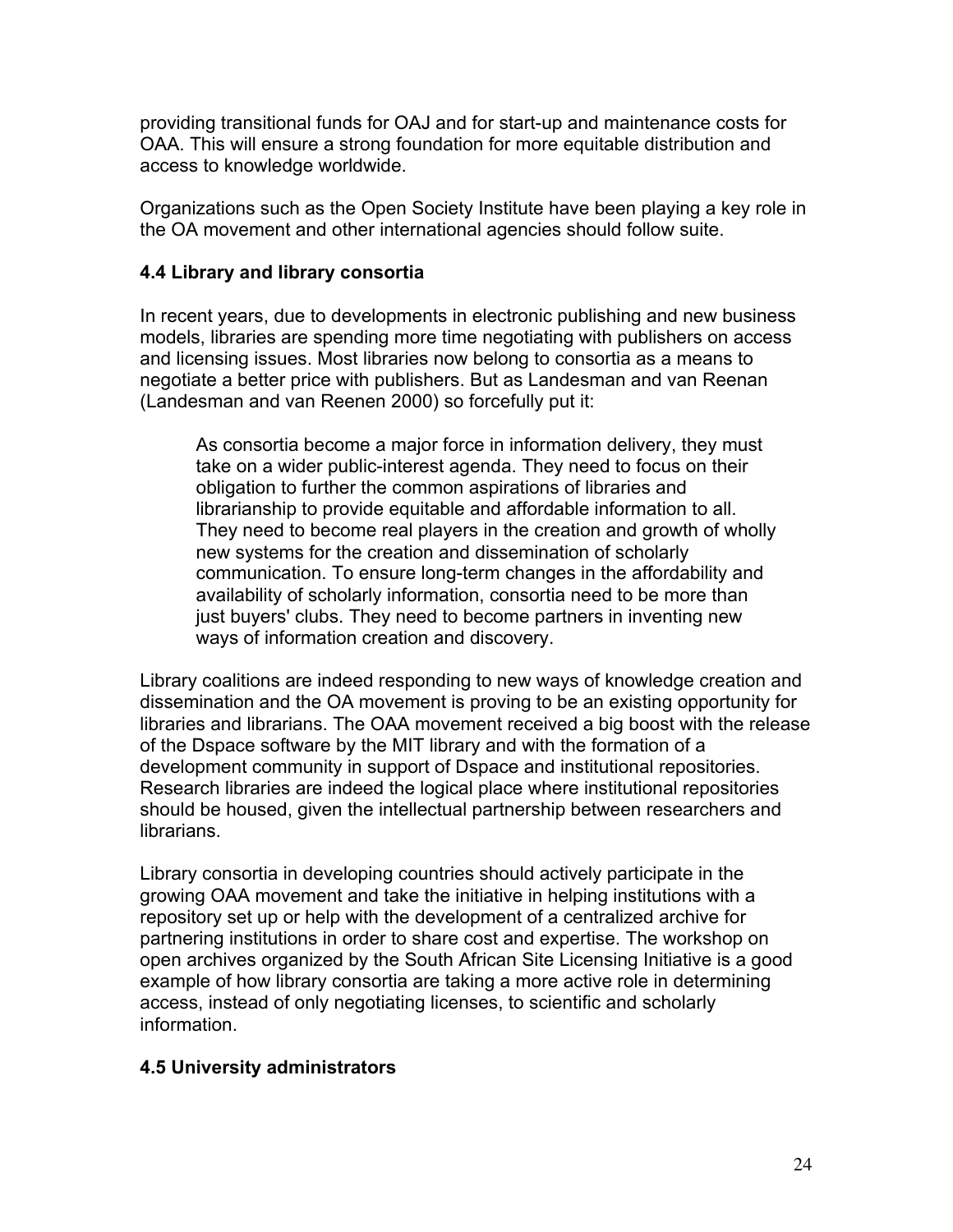To "publish or perish" is a modus operandi in most western universities and also in many universities in developing countries. Experience in the UK suggests that authors are more likely to self-archive their publications in their institutional repositories if their institutions require them to do so (Swan and Brown 2004). With the recent UK Parliamentary Committee's recommendation of institutional archiving of all publicly funded research, universities in the UK will likely begin to implement a policy requiring all faculty to archive their publications.

Whether such mandatory archiving policy will work in institutions in developing countries is not known. It is worth noting, however, that some universities in Africa, such as a number of universities in Nigeria, have explicit promotion policy requiring faculty to publish in "international" journals (Adomi and Mordi 2003). If these university administrators understand the benefits of OAA, they would do well to implement a policy making sure that their faculty's output are openly accessible in order to ensure global visibility, which is why the policy to publish overseas was implemented in the first place.

#### **4.6 Government funding agencies**

Government research funding bodies in low income countries should become more aware of the opportunities provided by ICT and OA for the dissemination and application of research knowledge.

As the UK Parliamentary inquiry and the US Appropriations Committee reports clearly indicate, the existing system of science publishing and access is highly unsatisfactory because publicly funded research publications are largely inaccessible to the public and even to the funding agencies that commissioned the research.

Given the lower investment in research and development in developing countries, government may not place high priority on the research output of these investments. But unless past research output are made visible and accessible, there will be a continual loss of investment, lost of research impact and slow progress in infrastructure development. Thus it is in the best interests of funding bodies to ensure maximal dissemination of research through institutional archiving when the work is completed.

### **5. Conclusions**

The recent information access programs to provide free or low cost journals to the poorest countries by publishers that make few sales in these areas is a welcome development, and can alleviate information poverty for some countries in the immediate term. However, these efforts are unlikely to be sustainable and exclude many developing countries, such as India, China and Brazil, where collaborating publishers may lose sale. In the longer term, the worldwide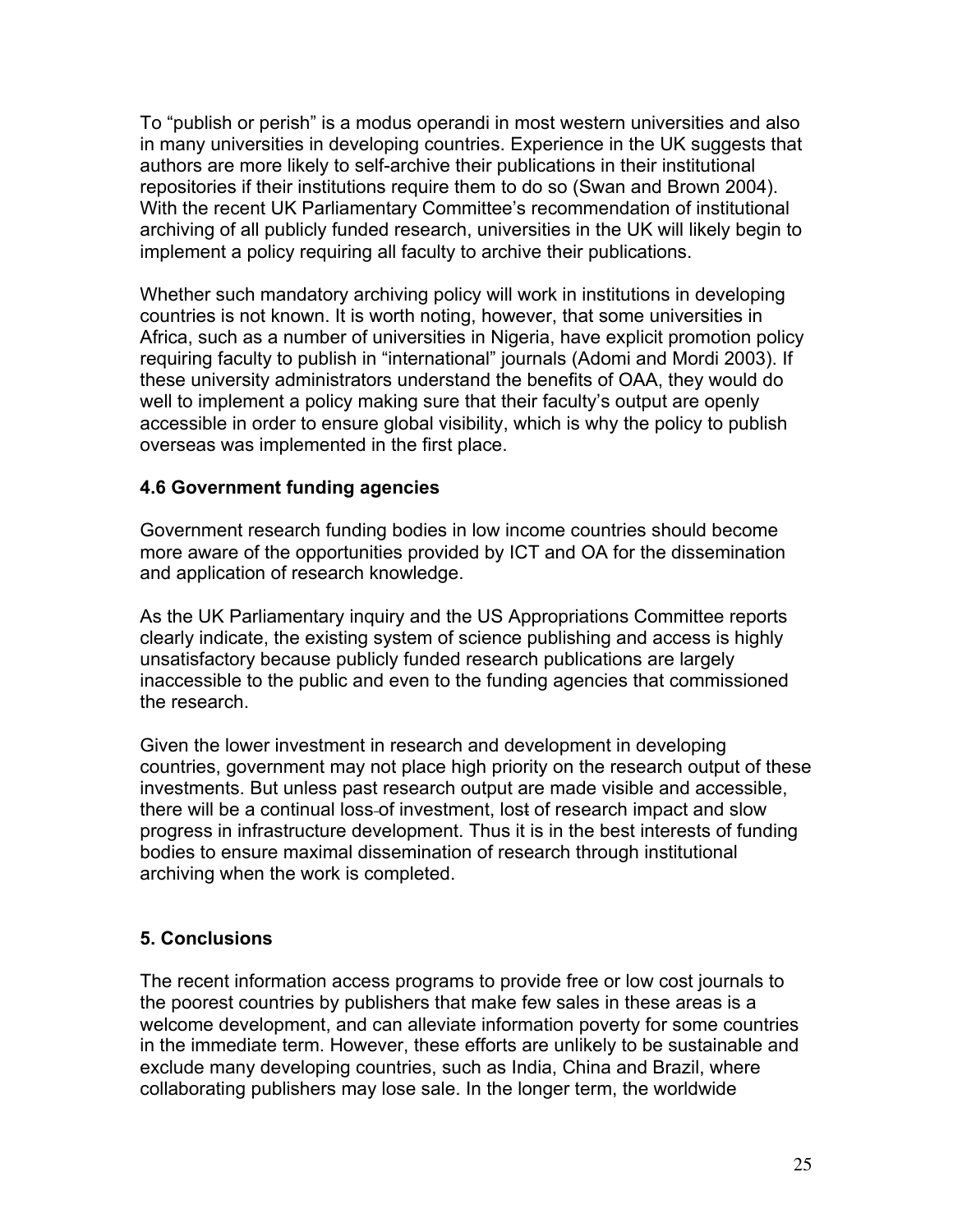acceptance of Open Access is the most viable mechanism for creating a global knowledge commons.

OA is immediately available and it can provide equitable access as well as professional inclusion for developing country science. In particular, OAA enriches the global knowledge base by incorporating the 'missing' research from the less developed world and improves the South-North and South-South knowledge flow. But for this to happen, researchers, publishers, librarians, funders, university administrators and government policy makers in developing countries have to work in concert and promote a culture of sharing that is not yet pervasive in most parts of the developing countries. The past need for commercial sales of journals for survival encouraged competitiveness, but this is no longer an issue with the adoption of Open Access. The concept of thinking globally and acting locally is a principle that should be practiced by the same stakeholders if true equity of access to knowledge is to be achieved.

At the same time, researchers and institutions in developing countries should forge alliances with organizations that aim to strengthen local capacity building and democratization of knowledge, while international development and aid agencies should play a bigger part in developing funding models that takes-into account local information needs as well as the capacity to absorb new knowledge. Ultimately, it is important to keep in mind Silver's (Silver 2002) (2004: ) warning that "while any attempt to address the developing world's information problems should be welcomed, we may soon reach a point where anything other than collaboration is counterproductive." It is likely that only those initiatives that foster true collaboration between the stakeholders in the South and the North will succeed in making a sustainable and equitable access to knowledge.

### **References**

- Adomi, E. E. and C. Mordi (2003). "Publication in foreign journals and promotion of academics in Nigeria." Learned Publishing **16**(4): 259-263.
- Alberts, B. (2002). "Engaging in a Worldwide Transformation: Our Responsibility as Scientists for the Provision of Global Public Goods, President's Address to the Fellows of the National Academy of Sciences, USA, Washington D.C., 29 April 2002."
- Alemna, A. A., V. Chifwepa, et al. (2001). "The Role of Libraries in the Use of African-published Journals in African Universities." International Information and Library review **33**: 3-22.
- Aronson, B. (2003). "Improving Online Access to Medical Information for Low-Income Countries." New England Journal of Medicine **350**(10): 966-968.
- Arunachalam, S. (2000). International collaboration in science: The case of India and China. The Web of Knowledge: A festschrift in honor of Eugene Garfield. B. Cronin and H. B. Atkins, Medford: Information Today Inc.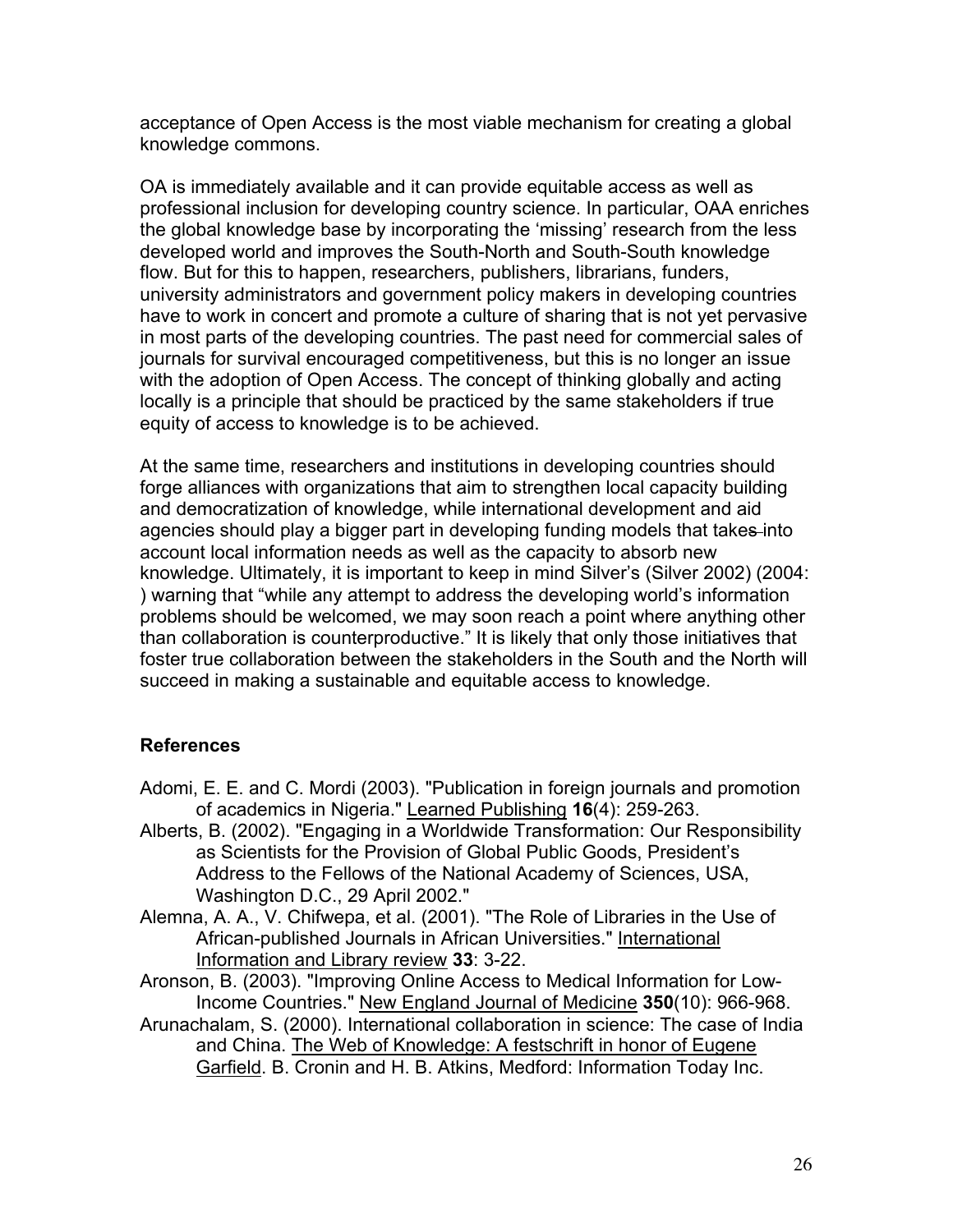Arunachalam, S. (2003). "Information for Research in Developing Countries - Information Technology, a Friend or Foe." International Information and Library review **35**(2-4): 133-147.

Arunachalam, S. (2004). "India's march towards open access." SciDev.Net.

- Bosman, M. and J. L. Marais (1998). "Local Knowledge untapped resource in the development sage." Focus Forum **6**(3): 19-23.
- Brody, T., H. Stamerjohanns, et al. (2004). The Effect of Open Access on Citation Impact. National Policies on Open Access (OA) Provision for University Research Output: an International Meeting. 19 Feburary 2004., Southampton.
- Cetto, A. M. (2000). Sharing Scientific Knowledge through publications: what do developing countries have to offer? World Conference on Science: Science for the Twenty-first Century, a New Commitment. Paris, UNESCO**:** 148-150.
- Chan, L. (2004). "Supporting and Enhancing Scholarship in the Digital Age: The Role of Open Access Institutional Repositories." Canadian Journal of Communications **In Press**.
- Chan, L. and B. Kirsop (2001). "Open archiving opportunities for developing countries: towards equitable distribution of global knowledge." Ariadne **30**.
- Coura, J. R. and L. d. C. Willcox (2003). "Impact factor, scientific production, and quality of Brazilian medical journals." Mem. Inst. Oswaldo Cruz **98**(3): 293- 297.
- Frazier, K. (2001). "The Librarians' Dilemma: Comtemplating the cost of the "Big Deal"." D-Lib Magazine **7**(3).
- Godlee, F., N. Pakenham-Walsh, et al. (2004). "Can we archieve health information for all by 2015?" Lancet **Published online July 9, 2004**.
- Harnad, S. (2001). "The Self-Archiving Initiative." Nature **410**: 1024-1025.
- Harnad, S. (2003). Open Access to Peer-Reviewed Research Through Author/Institution Self-Archiving: Maximizing Research Impact by Maximizing Online Access. Digital Libraries: Policy Planning and Practice. D. Law and J. Andrew, Ashgate Publishing.
- Harnad, S. and T. Brody (2004). "Comparing the Impact of Open Access (OA) vs. Non-OA Articles in the Same Journals." DLib Magazine **10**(6).
- Harnad, S., L. Carr, et al. (2003). "Mandated online RAE CVs Linked to University Eprint Archives." Ariadne(35).
- Kale, R. (1994). "Health information for the developing world." British Medical Journal **309**: 939-42.
- Kaniki, A. and M. E. K. Mphahlele (2002). "Indigenous Knowledge for the benefit of all: can knowledge management principles be used effectively?" South African Journal of Libraries and Information Science **68**(1): 1-15.

Katikireddi (2004). British Medical Journal.

King, D. (2004). "The scientific impact of nations." Nature **430**: 311-316.

- Landesman, M. and J. van Reenen (2000). "Consortia versus Reform: Creating Congruence." The Journal of Electronic Publishing **6**.
- Lawrene, S. (2001). "Online or Invisible." Nature **411**(6837): 521.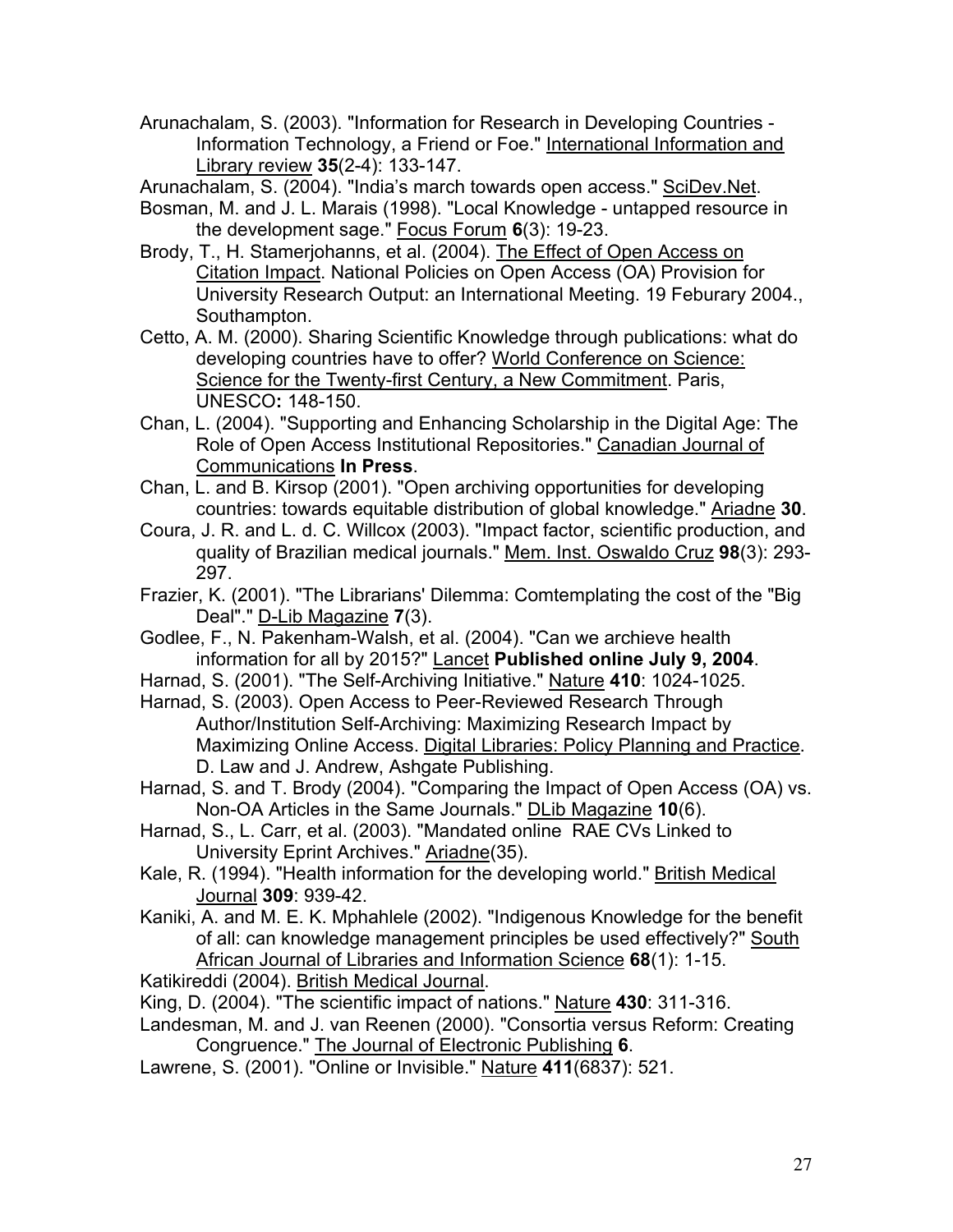Lor, P. and J. J. Britz (2004). Information imperialism: Moral problems in information flow from South to North. Information ethics in the electronic age: current issues in Africa and the world. T. Mendoza and J. J. Britz. Jefferson, North Carolina, McFarland Publishing Company**:** 15-21.

Lougee, W. (1995). "Beyond Access: New Concepts, New Tensions for Collection Development in a Digital Environment." Collection Building **14**(3): 19-25.

Lougee, W. (2002). Diffuse Libraries: Emergent Roles for the Research Library in the digital age. Washington, DC, Council on Library and Information Resources.

Okonofua, F. (2003). "New Reproductive technologies and infertility treatment in Africa." African Journal of Reproductive Health **7**(1): 7-8.

Rajashekar, T. B. and F. Jayakanth (2004). "Institutional repository at the Indian Institute of Science, India." INASP Newsletter, No. 26: 6.

Research, G. F. o. H. (2003). "10/90 report on health research 2003-2004."

- Rosenberg, D. (1997). University Libraries in Africa: A Review of thier Current Status and Future Potential. London, International Africa Institute.
- Rosenberg, D. (2002). "African Journals Online: improving awareness and access." Learned Publishing **15**(1): 51-57.
- Sahu, D. K. and L. Chan (2004). Journal of Post-graudate Medicine and Bioline Interational: A collaborative approach to open access publishing. Open Access and the Public Domain in Digital Data and Information for Science: Proceedings of an International Symposium. Washington, D.C., The National Academies Press: 558-62
- Scigliano, M. (2002). "Consortium Purchases: Case Study for a Cost-Benefit Analysis." The Journal of Academic Librarianship **28**(6): 393-399.
- Silver, K. (2002). "Pressing the 'send' key preferential journal access in developing countries." Learned Publishing **15**: 91-98.
- Smart, P. (2004). "Two-way traffic: information exchange between the developing and developed world." Serials **17**(2): 184-187.
- Smith, R. (2002). "Publishing research in developing countries." Statistics in Medicine **21**: 2869-2877.
- Suber, P. (2003). "Removing the Barriers to Research: An Introduction to Open Access for Librarians." College & Research Libraries News **64**: 92-94.
- Swan, A. and S. N. Brown (2004). "Authors and open access publishing." Learned Publishing **17**(3): 219-224.
- UNESCO (1982). "Draft medium-term plan (1984-1989). Second part, VII. Information systems and access to knowledge. General Conference Fourth Extraordinary Session, Paris."
- Ware, M. (2004). "Institutional repositories and scholarly publishing." Learned Publishing **17**(2): 115-124.

<sup>|&</sup>lt;br>|<br>| <sup>1</sup> See http://www.globalknowledge.org

<sup>&</sup>lt;sup>2</sup> Millennium Development Goals (2003) Available from:

http://www.developmentgoals.org/About\_the\_goals.htm

<sup>&</sup>lt;sup>3</sup> WSIS Declaration (2003). Available from: